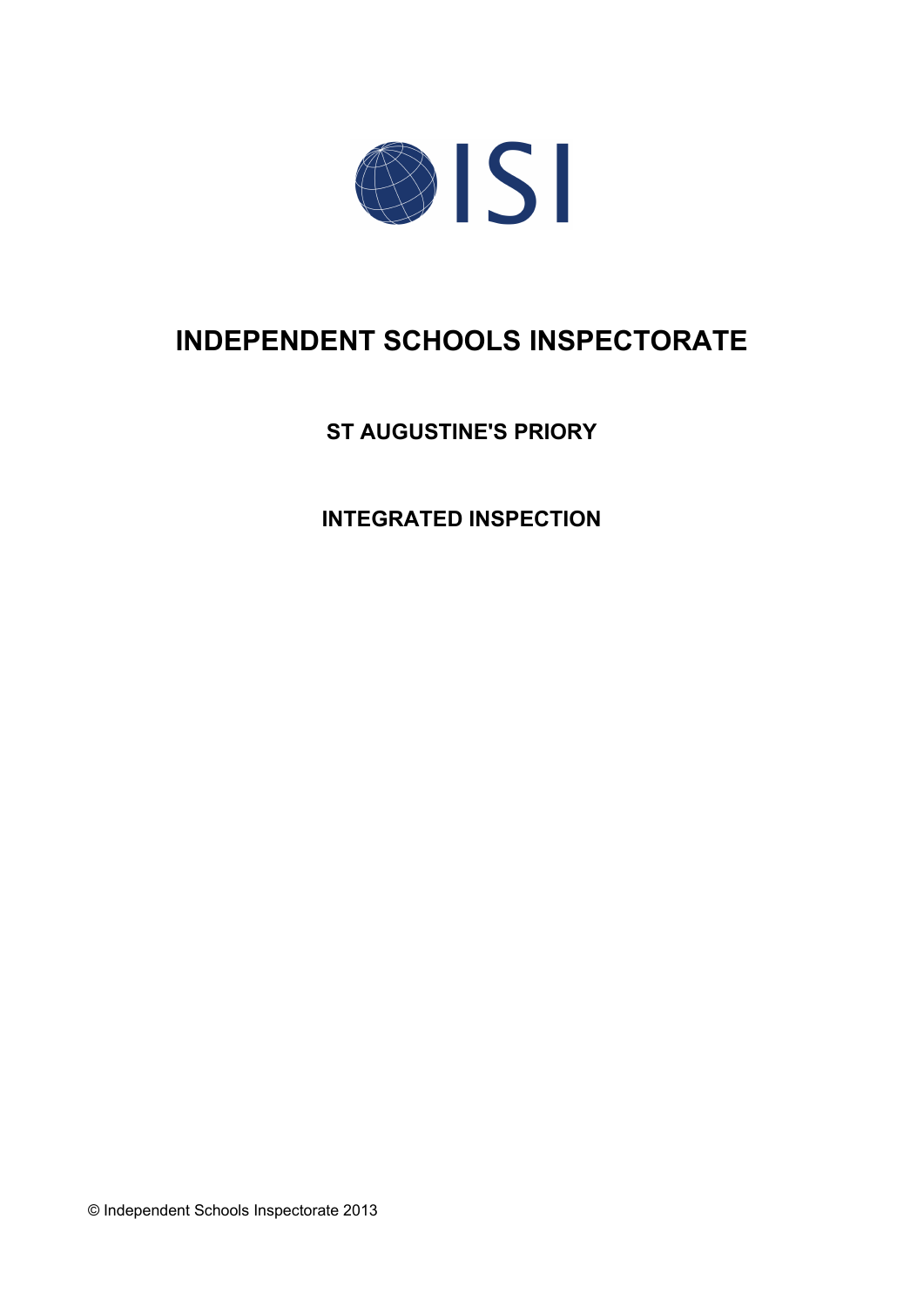# **INDEPENDENT SCHOOLS INSPECTORATE**

# **St Augustine's Priory**

| <b>Full Name of School</b>        | <b>St Augustine's Priory</b>                                                                      |     |            |     |
|-----------------------------------|---------------------------------------------------------------------------------------------------|-----|------------|-----|
| <b>DfE Number</b>                 | 307/6005                                                                                          |     |            |     |
| <b>EYFS Number</b>                | EY427070                                                                                          |     |            |     |
| Registered Charity Number 1097781 |                                                                                                   |     |            |     |
| Address                           | <b>St Augustine's Priory</b><br><b>Hillcrest Road</b><br><b>Ealing</b><br>London<br><b>W5 2JL</b> |     |            |     |
| <b>Telephone Number</b>           | 02089972022                                                                                       |     |            |     |
| Fax Number                        | 02088106501                                                                                       |     |            |     |
| <b>Email Address</b>              | jhague@saintaugustinespriory.org                                                                  |     |            |     |
| Head                              | <b>Mrs Sarah Raffray</b>                                                                          |     |            |     |
| <b>Chair of Governors</b>         | <b>Professor Anne Hemingway</b>                                                                   |     |            |     |
| Age Range                         | 2 to 18                                                                                           |     |            |     |
| <b>Total Number of Pupils</b>     | 452                                                                                               |     |            |     |
| <b>Gender of Pupils</b>           | <b>Girls</b>                                                                                      |     |            |     |
| Numbers by Age                    | 0-2 (EYFS): 2                                                                                     |     | $5 - 11$ : | 147 |
|                                   | 3-5 (EYFS): 29                                                                                    |     | $11-18:$   | 274 |
| Number of Day Pupils              | Total:                                                                                            | 452 |            |     |
| <b>Head of EYFS Setting</b>       | <b>Miss Elizabeth Keane</b>                                                                       |     |            |     |
| <b>EYFS Gender</b>                | <b>Mixed</b>                                                                                      |     |            |     |
| Inspection dates                  | 27 Nov 2012 to 30 Nov 2012                                                                        |     |            |     |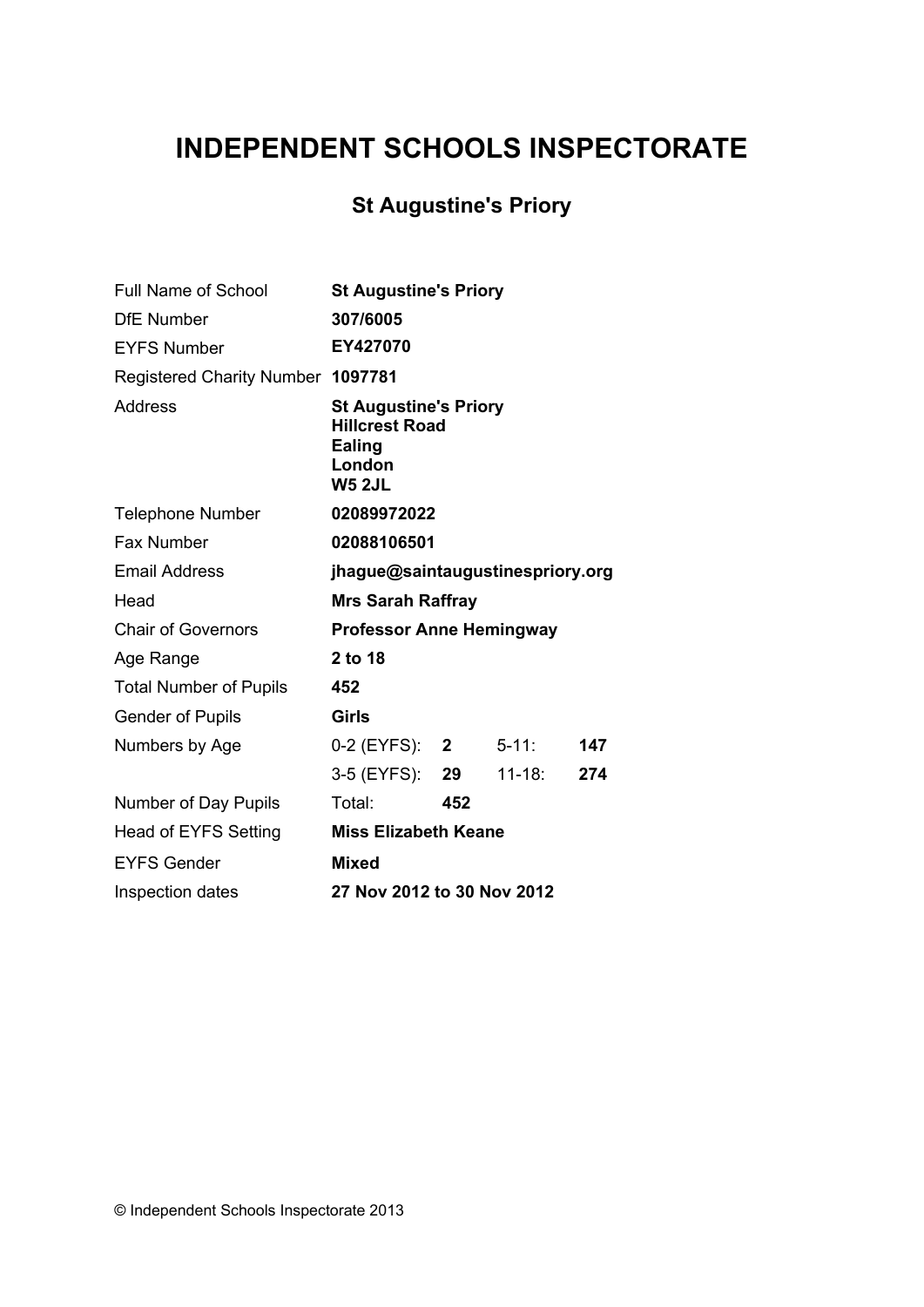## **PREFACE**

This inspection report follows the *ISI schedule,* which occupies a period of four continuous days in the school. The previous ISI inspection was in March 2010.

The Independent Schools Inspectorate (ISI) is the body approved by the Secretary of State for the purpose of inspecting schools belonging to the Independent Schools Council (ISC) Associations and reporting on compliance with the Education (Independent School Standards) (England) Regulations 2010. The range of these Regulations, which replace those first introduced on 1 September 2003, can be viewed on the website [www.legislation.gov.uk.](http://www.legislation.gov.uk) Additionally, inspections will consider the school's accessibility plan under Schedule 10 of the Equality Act 2010 and the ban on corporal punishment introduced by the School Standards and Framework Act 1998.

The inspection was also carried out under the arrangements of the ISC Associations for the maintenance and improvement of the quality of their membership.

ISI is also approved to inspect the Early Years Foundation Stage (EYFS), which was introduced in September 2008 and applies to all children in England from birth to 31 August following their fifth birthday. This report evaluates the extent to which the setting fulfils the requirements of the Early Years Foundation Stage Statutory Framework published by the Department for Education (DfE) and follows the requirements of the Childcare Act 2006 as subsequently amended.

Ofsted monitors the work of independent inspectorates, including a sample of inspections, and you can find the latest evaluation of the work of ISI on the Ofsted website.

The inspection of the school is from an educational perspective and provides limited inspection of other aspects, although inspectors comment on any significant hazards or problems they encounter which have an adverse impact on children. The inspection does not include:

- (i) an exhaustive health and safety audit
- (ii) an in-depth examination of the structural condition of the school, its services or other physical features
- (iii) an investigation of the financial viability of the school or its accounting procedures
- (iv) an in-depth investigation of the school's compliance with employment law.

Inspectors may be aware of individual safeguarding concerns, allegations and complaints as part of the inspection process. Such matters will not usually be referred to in the published report but will have been considered by the team in reaching their judgements.

Both Ofsted and ISI inspect and report on the Independent School Standards Regulations. However, they apply different frameworks and have different criteria for judging school quality that are suited to the different types of schools they inspect. Both use a four point scale when making judgements of quality but, whilst the ISI terminology reflects quality judgements that are at least equivalent to those used by Ofsted, they also reflect the differences in approach. ISI reports do not provide a single overarching judgement for the school but instead give a clear judgement on each aspect of the school's work at the beginning of each section. **These headline statements must include one of the ISI descriptors 'excellent', 'good', 'sound' or 'unsatisfactory', and where Achievement is 'exceptional' that term may be used for the top grade.** Elsewhere in the report, inspectors may use a range of different adjectives to make judgements. **For EYFS registered provision (for pupils aged under three), reports are required to use the same terminology ('outstanding', 'good', 'satisfactory' and 'inadequate') as Ofsted reports.**

© Independent Schools Inspectorate 2013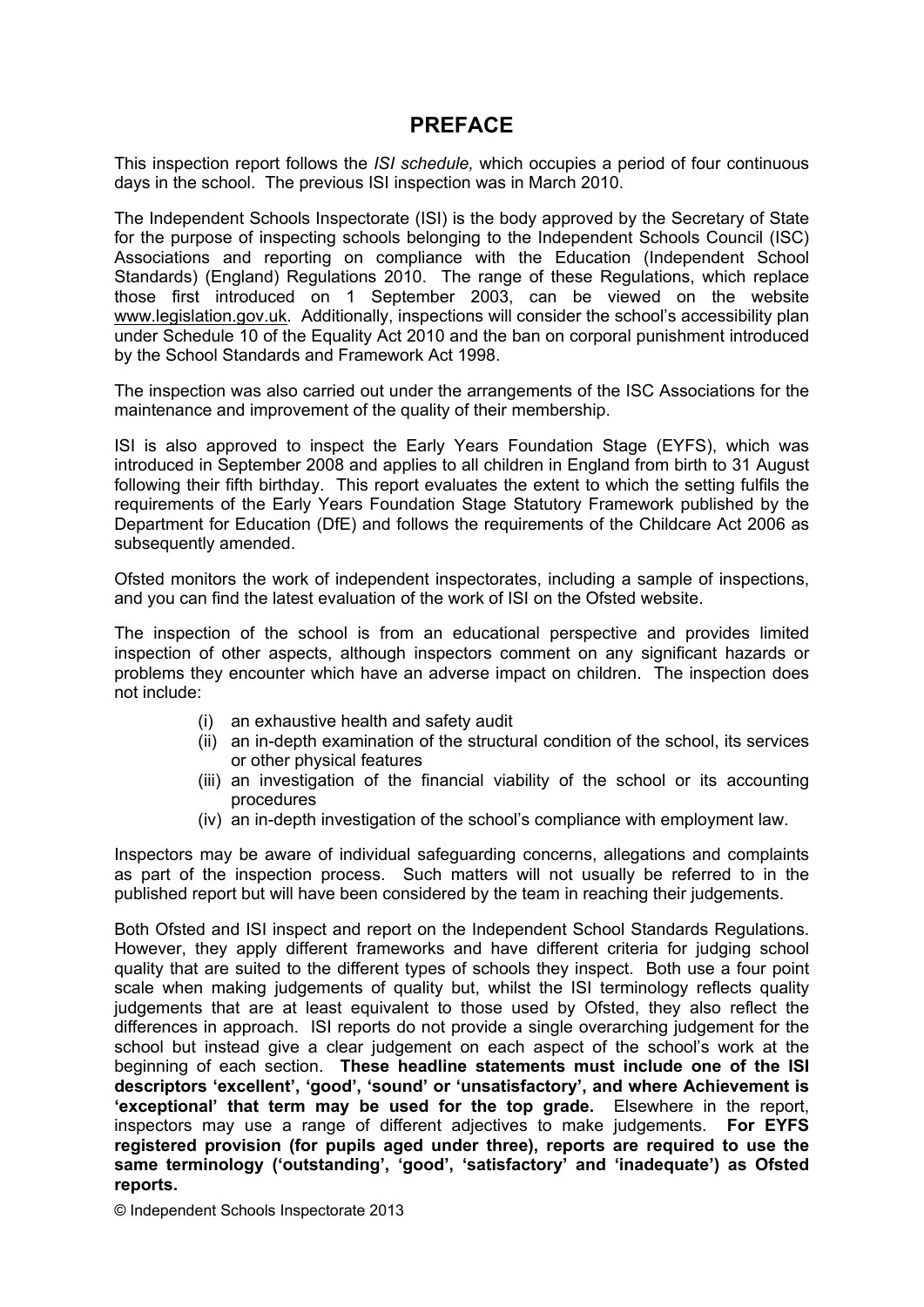# **INSPECTION EVIDENCE**

The inspectors observed lessons, conducted formal interviews with pupils and examined samples of pupils' work. They held discussions with senior members of staff and with the chair of governors/the proprietor/a governors' representative/governors, observed a sample of the extra-curricular activities that occurred during the inspection period, and attended registration sessions and assemblies. Inspectors visited the facilities for sick or injured pupils. The responses of parents and pupils to pre-inspection questionnaires were analysed, and the inspectors examined regulatory documentation made available by the school.

#### **Inspectors**

| Mr Martin Bussey           | Reporting Inspector                       |
|----------------------------|-------------------------------------------|
| Mrs Serena Alexander       | Team Inspector (Former Head, IAPS school) |
| <b>Mrs Sandra Clements</b> | Team Inspector (Former Head, GDST school) |
| Mrs Sarah Dawson           | Team Inspector (Deputy Head, HMC school)  |
| Mr David Goulbourn         | Team Inspector (Head, IAPS school)        |
| Mrs Susan Smith            | Team Inspector (Deputy Head, GSA school)  |
| Mrs Mary Hughes            | Co-ordinating Inspector for Early Years   |
|                            |                                           |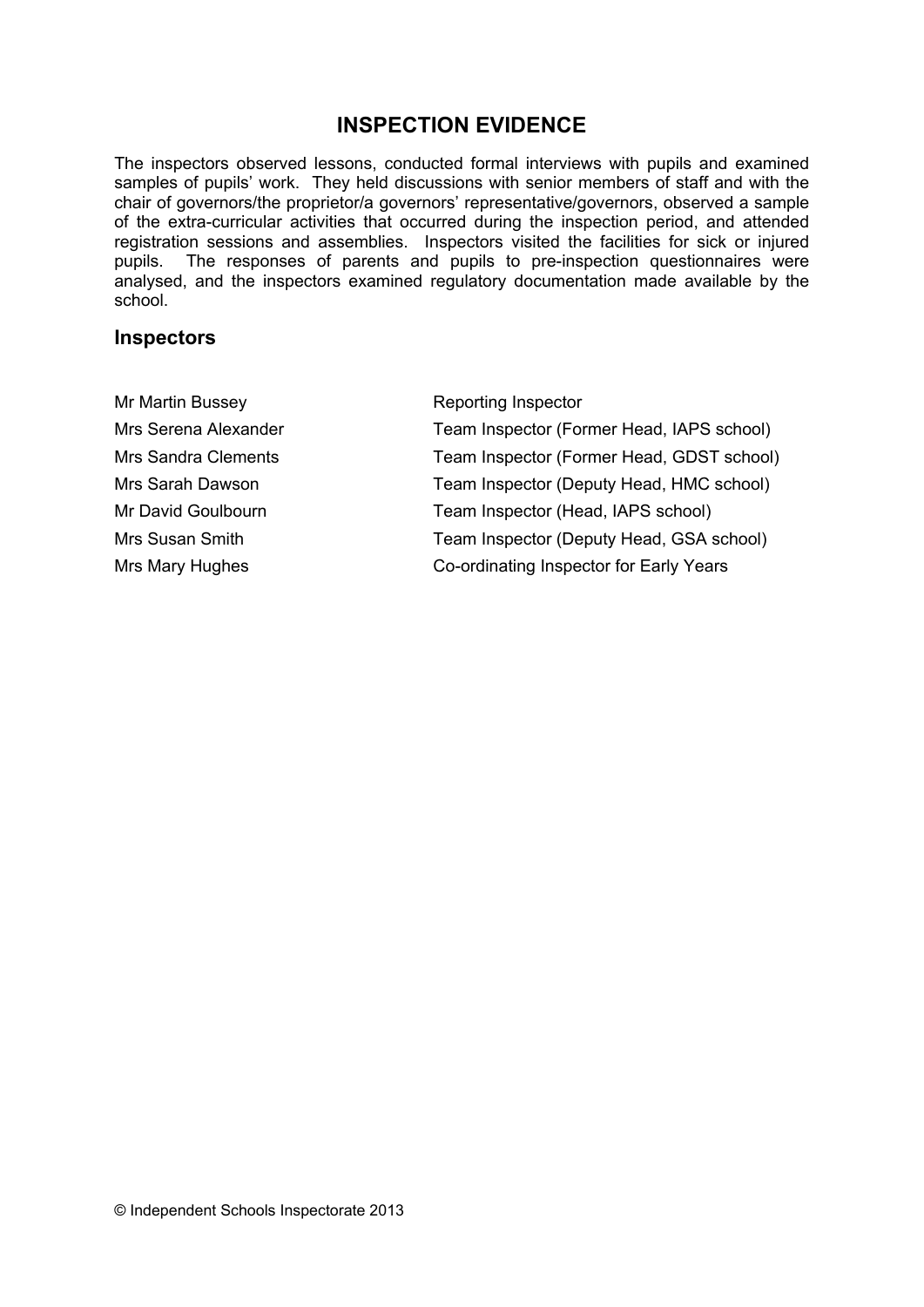# **CONTENTS**

| 1           | THE CHARACTERISTICS OF THE SCHOOL                                                                                 | 1  |
|-------------|-------------------------------------------------------------------------------------------------------------------|----|
| $\mathbf 2$ | THE SUCCESS OF THE SCHOOL                                                                                         | 3  |
| (a)         | <b>Main findings</b>                                                                                              | 3  |
|             | (b) Action points                                                                                                 | 5  |
|             | (i) Compliance with regulatory requirements                                                                       | 5  |
|             | (ii) Recommendations for further improvement                                                                      | 5  |
| 3           | THE QUALITY OF ACADEMIC AND OTHER ACHIEVEMENTS                                                                    | 6  |
| (a)         | The quality of the pupils' achievements and learning                                                              | 6  |
| (b)         | The contribution of curricular and extra-curricular provision (including<br>community links of benefit to pupils) | 7  |
| (c)         | The contribution of teaching                                                                                      | 9  |
| 4           | THE QUALITY OF THE PUPILS' PERSONAL DEVELOPMENT                                                                   | 11 |
| (a)         | The spiritual, moral, social and cultural development of the pupils                                               | 11 |
| (b)         | The contribution of arrangements for pastoral care                                                                | 12 |
| (c)         | The contribution of arrangements for welfare, health and safety                                                   | 13 |
| 5           | THE EFFECTIVENESS OF GOVERNANCE, LEADERSHIP AND<br><b>MANAGEMENT</b>                                              | 14 |
| (a)         | The quality of governance                                                                                         | 14 |
| (b)         | The quality of leadership and management, including links with parents, carers<br>and guardians                   | 15 |
| 6           | THE EFFECTIVENESS OF THE EARLY YEARS FOUNDATION<br><b>STAGE</b>                                                   | 17 |
| (a)         | How well the early years provision meets the needs of the range of children<br>who attend                         | 17 |
| (b)         | The contribution of the early years provision to children's well-being                                            | 17 |
| (c)         | The leadership and management of the early years provision                                                        | 18 |
| (d)         | The overall quality and standards of the early years provision                                                    | 18 |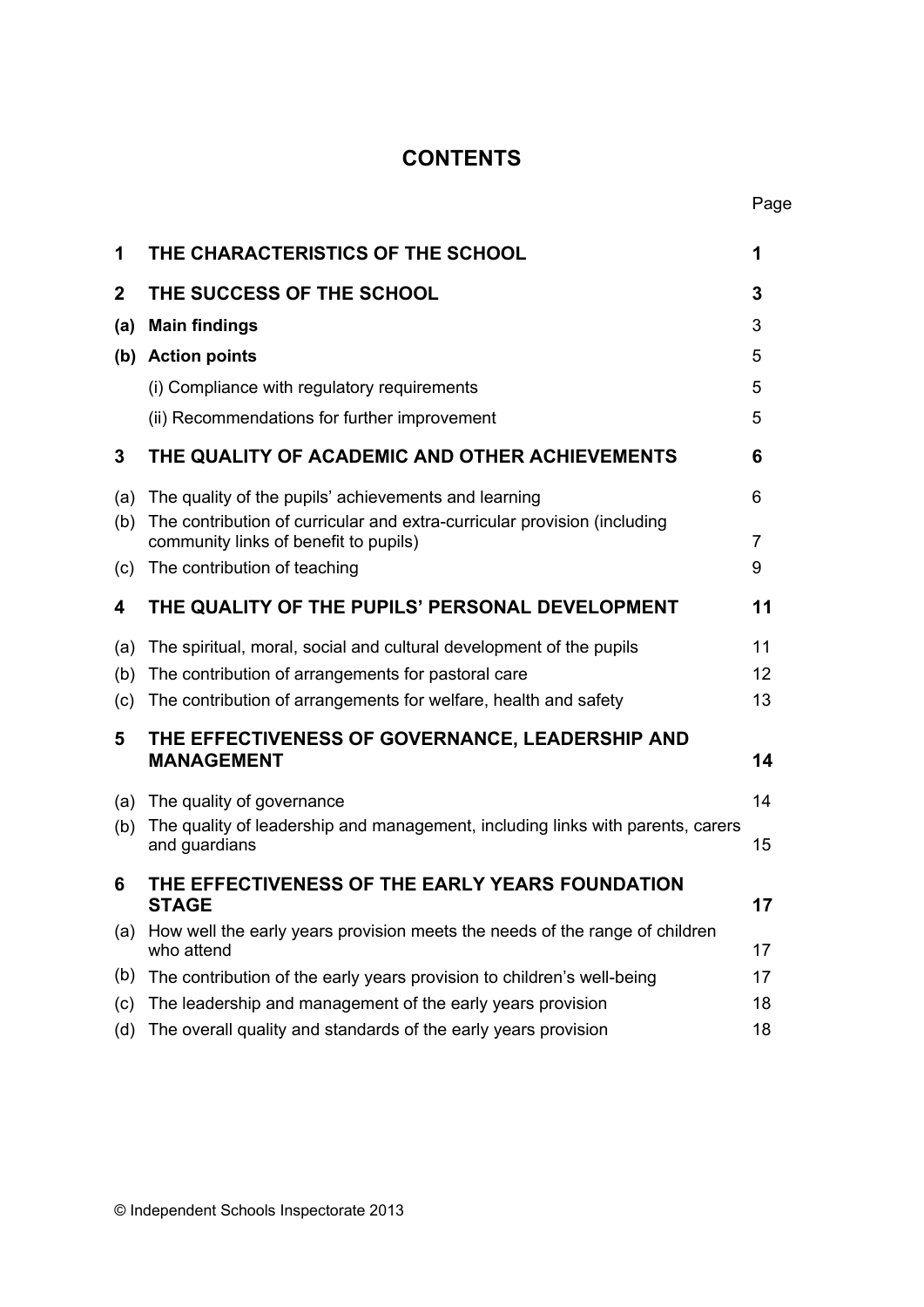# **1. THE CHARACTERISTICS OF THE SCHOOL**

- 1.1 St Augustine's Priory is an independent day school for pupils aged from two to eighteen years although boys are educated only in the Early Years Foundation Stage (EYFS). Originally a foundation of the Augustinian Canonesses Regular of the Lateran in 1634 it moved to London in 1911 and has been on the current site since 1914. The school is overseen by a group of seven trustees who delegate day to day oversight to a governing body of nine. Of the governors, all but one has been appointed since the previous inspection. The school has a Catholic ethos but welcomes those from other religious traditions. It views itself as an inclusive and welcoming community educating the whole person.
- 1.2 The school occupies a 15-acre site in Ealing, west London. It comprises, in adjoining buildings, the senior school for those aged from 11 to 18, and the junior school for younger pupils; this includes the Nursery. It currently educates 452 pupils, of whom 274 are in the senior school, including 61 in the sixth form, and 178 are in the junior school. Of the latter, 31 are educated in the EYFS and these include a few children under the age of three.
- 1.3 Since the previous inspection new buildings for the junior school and Nursery have been opened, there has been extensive refurbishment of information and communication technology (ICT) systems and resources, bursarial and human resources arrangements have been revised, and provision for careers has been reorganised. The head was appointed in August 2012.
- 1.4 The school aims to: provide pupils with a full and balanced education in the Catholic tradition within a caring and stimulating environment; to stretch those who are gifted academically, and to encourage those who are gifted in other ways to realise their full potential. It strives to ensure that both staff and pupils reflect, in their work and dealings with each other, the Gospel values of truth, justice, compassion and forgiveness.
- 1.5 The average ability on entry to the junior school is slightly above the national average. In the senior school it is above the national average with the profile in the sixth form slightly lower than this. Most day pupils come from north and west London from professional backgrounds. Many pupils come from homes where another language is commonly spoken in addition to English; five pupils receive support for English as an additional language (EAL). No pupil has a statement of special educational needs. There are 35 pupils throughout the school who have been identified as having special educational needs and/or disabilities (SEND) of whom 14 receive specialist help.
- 1.6 National Curriculum (NC) nomenclature is used throughout this report to refer to year groups in the school. The year group nomenclature used by the school and its National Curriculum equivalence are shown in the following table(s).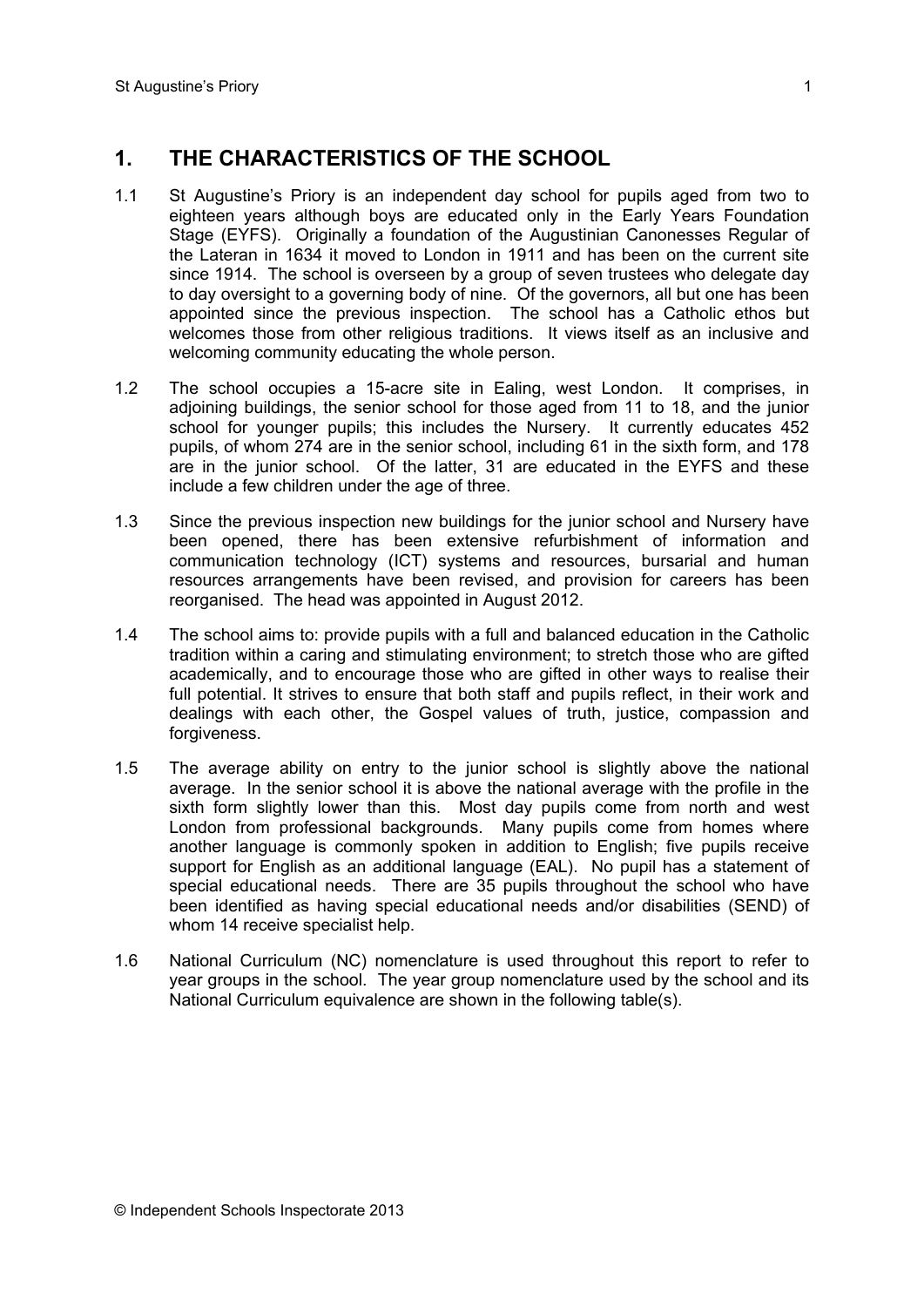## *Early Years Foundation Stage Setting*

| ∣ School       | NC name        |
|----------------|----------------|
| <b>Nursery</b> | <b>Nursery</b> |
| Prep 1         | Reception      |

#### *Junior School*

| School  | NC name           |  |
|---------|-------------------|--|
| Prep 2  | Year 1            |  |
| Prep 3  | Year 2            |  |
| Lower 1 | Year 3            |  |
| Upper 1 | Year <sub>4</sub> |  |
| Lower 2 | Year <sub>5</sub> |  |
| Upper 2 | Year <sub>6</sub> |  |

#### *Senior School*

| School             | NC name           |
|--------------------|-------------------|
| Form 3             | Year <sub>7</sub> |
| Lower <sub>4</sub> | Year 8            |
| Upper 4            | Year 9            |
| Lower <sub>5</sub> | Year 10           |
| Upper 5            | Year 11           |
| Lower <sub>6</sub> | Year 12           |
| Upper 6            | Year 13           |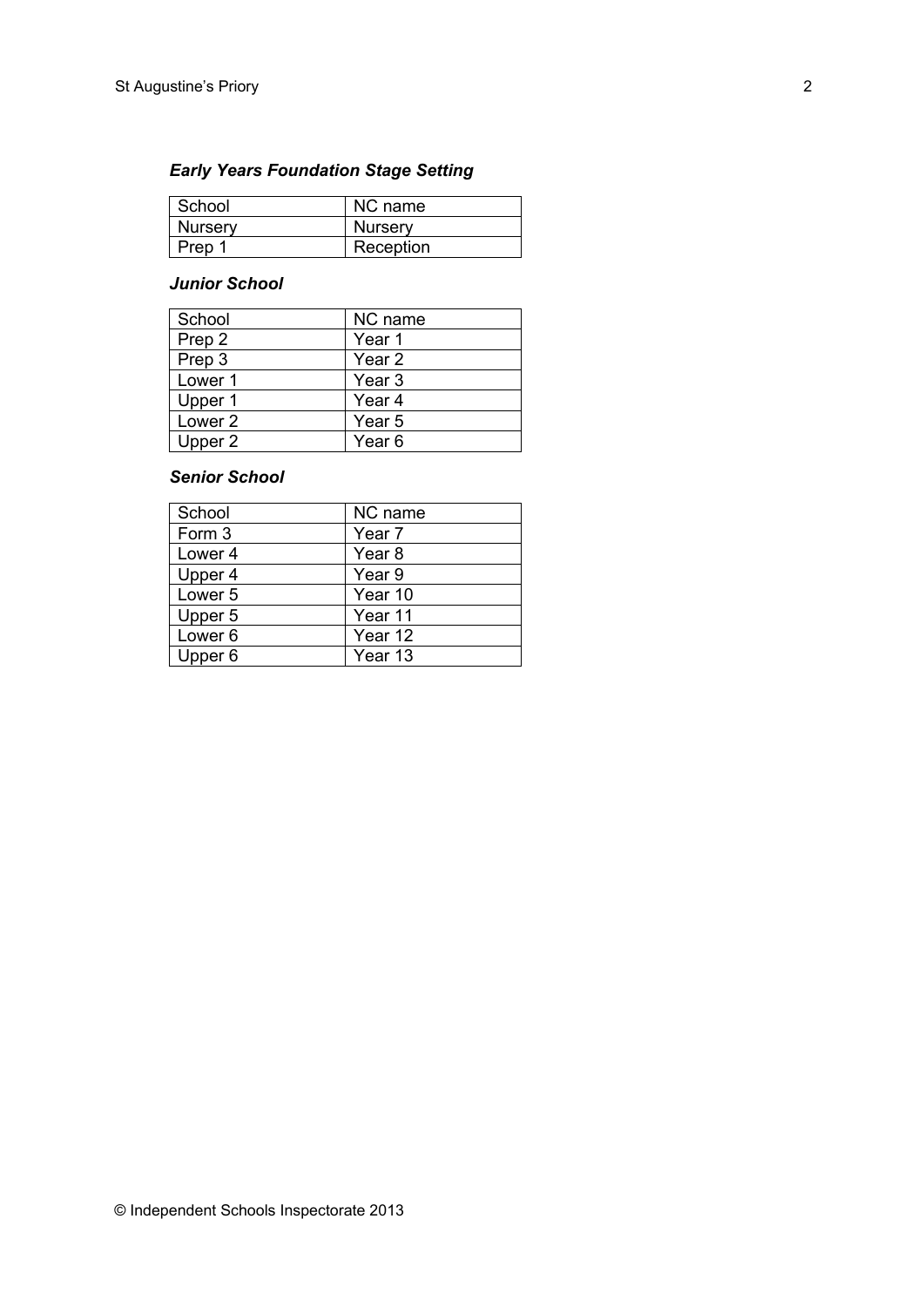# **2. THE SUCCESS OF THE SCHOOL**

### **2.(a) Main findings**

- 2.1 The overall achievement of pupils throughout the school is good. Pupils develop well in knowledge, skills and understanding across all subject areas and in activities. Some achieve excellent standards, particularly in the EYFS and the sixth form. Pupils make good progress including those pupils who require additional support for languages or other learning needs. Parental questionnaire responses showed some concern that the most able are not sufficiently challenged and the inspection found evidence to support this view. Some more able pupils achieve very high individual standards but this is not consistent across all subject areas. The school offers a good curriculum which is regularly reviewed. Some parents expressed concern in questionnaire responses about the provision of activities. Recent developments in this area have ensured that provision is now good in the junior school and excellent in the senior school. The pupils' progress is encouraged by good teaching. Some teaching is excellent; it demonstrates fast pace, provides pupils with varied activities suited to their individual needs and promotes independent research. These attributes are not common to all teaching and are not sufficiently supported by library facilities. Pupils are keen and highly-motivated learners who work well with others.
- 2.2 The pupils' spiritual, moral, social and cultural development is excellent. Children in the EYFS achieve excellent personal development for their ages. Pupils of all ages show confidence and high levels of self-awareness through the school's provision of ample time for reflection. They show a strong sense of justice, truth and compassion, in line with the school's aims, and excellent cultural awareness. Their personal development is supported by excellent pastoral care. Recent revisions to the behaviour policy, discussed with pupils, provide guidance on how consistency in the administration of sanctions and rewards can be achieved. Arrangements to ensure the pupils' welfare, health and safety are good. The shortcomings identified in staff recruitment and safeguarding at the time of the previous full inspection have been rectified. Those pupils who responded to pre-inspection questionnaires were positive about the school.
- 2.3 Sound governance supports the school's aims and ethos evident in the pupils' good academic achievement and excellent personal development. It also gives support to individual areas of the school, although direct support for the EYFS has only recently been initiated. The recent reorganisation of financial and administrative structures, including for the use of information and communication technology (ICT), has strengthened governance and management. Oversight of those areas where the proprietors have legal responsibilities has been improved by the trustees delegation of the routine monitoring and action to the governors. This has ensured that the requirements of the previous report have been met, including the requirement to provide notification to the appropriate authority of those whose services are no longer used because they are considered unsuitable to work with children. However, the philosophical and practical approaches to governance as expressed by trustees and governors orally and in writing are not yet consistent, and the consequent dual systems of communication with the head have limited the effectiveness of the support that governors can provide. Through good leadership and management, the school has made significant progress in the past year with particularly strong self-evaluation, evident this term. This has resulted in revised management structures which provide an excellent foundation for future development alongside existing excellent structures for pastoral care. These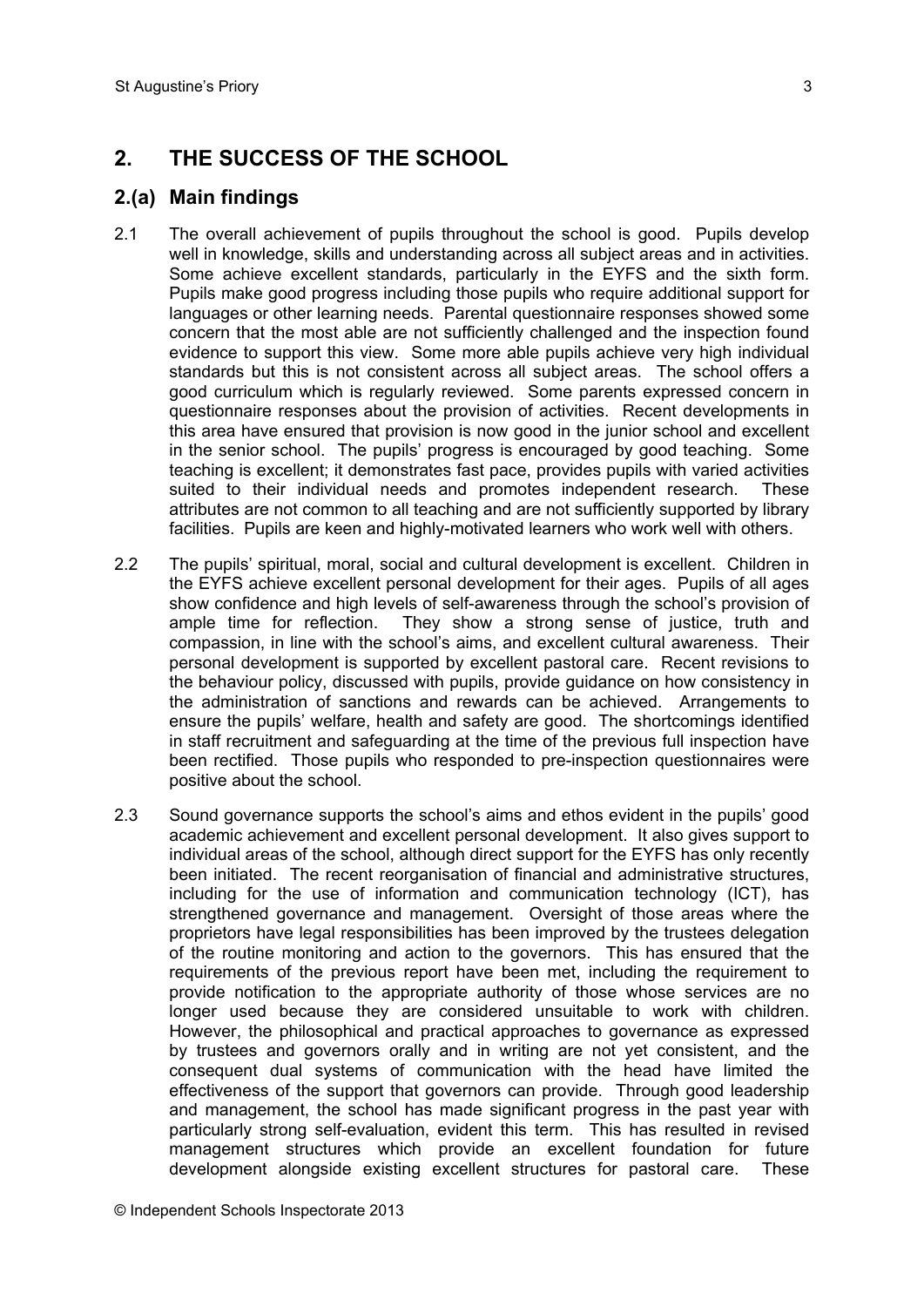arrangements include provision for increased monitoring of teaching and learning which is firmly in place, meeting the requirement of the previous inspection. Parents expressed overall satisfaction with the education provided by the school in preinspection questionnaires throughout the school. Inspection evidence confirms these views.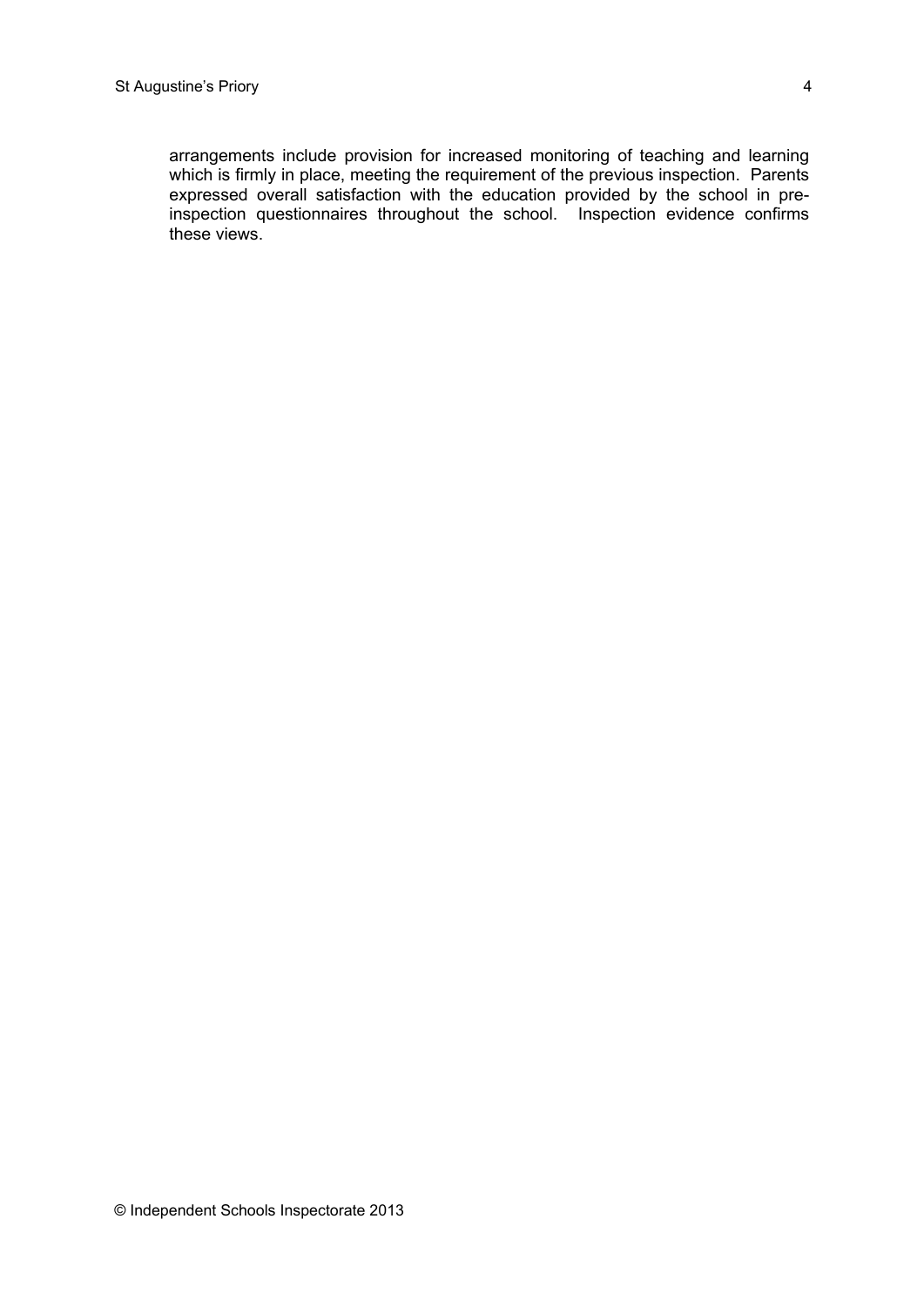## **2.(b) Action points**

#### **(i) Compliance with regulatory requirements**

- 2.4 The school meets all the requirements of the Independent School Standards Regulations 2010.
- 2.5 See the end of the Early Years Foundation Stage section 6 for the inspection findings in relation to the requirements of the Childcare Act 2006 for children under three.

#### **(ii) Recommendations for further improvement**

- 2.6 The school is advised to make the following improvements.
	- 1. Realise the plan for governance in full to ensure that consistent philosophy and practice guide the actions of both trustees and governors.
	- 2. Realise in full the revision to management structures, particularly in teaching and learning, to ensure robust implementation and monitoring of policy.
	- 3. Improve library and other facilities, and learning policy, to encourage a more widespread culture of independent research and enquiry amongst pupils.
	- 4. Extend the excellence already evident in some teaching, particularly in provision for the more able, to pupils' educational experience in all subject areas and at all ages.
	- 5. In the EYFS, provide children in Reception with access to a wider range of outdoor facilities.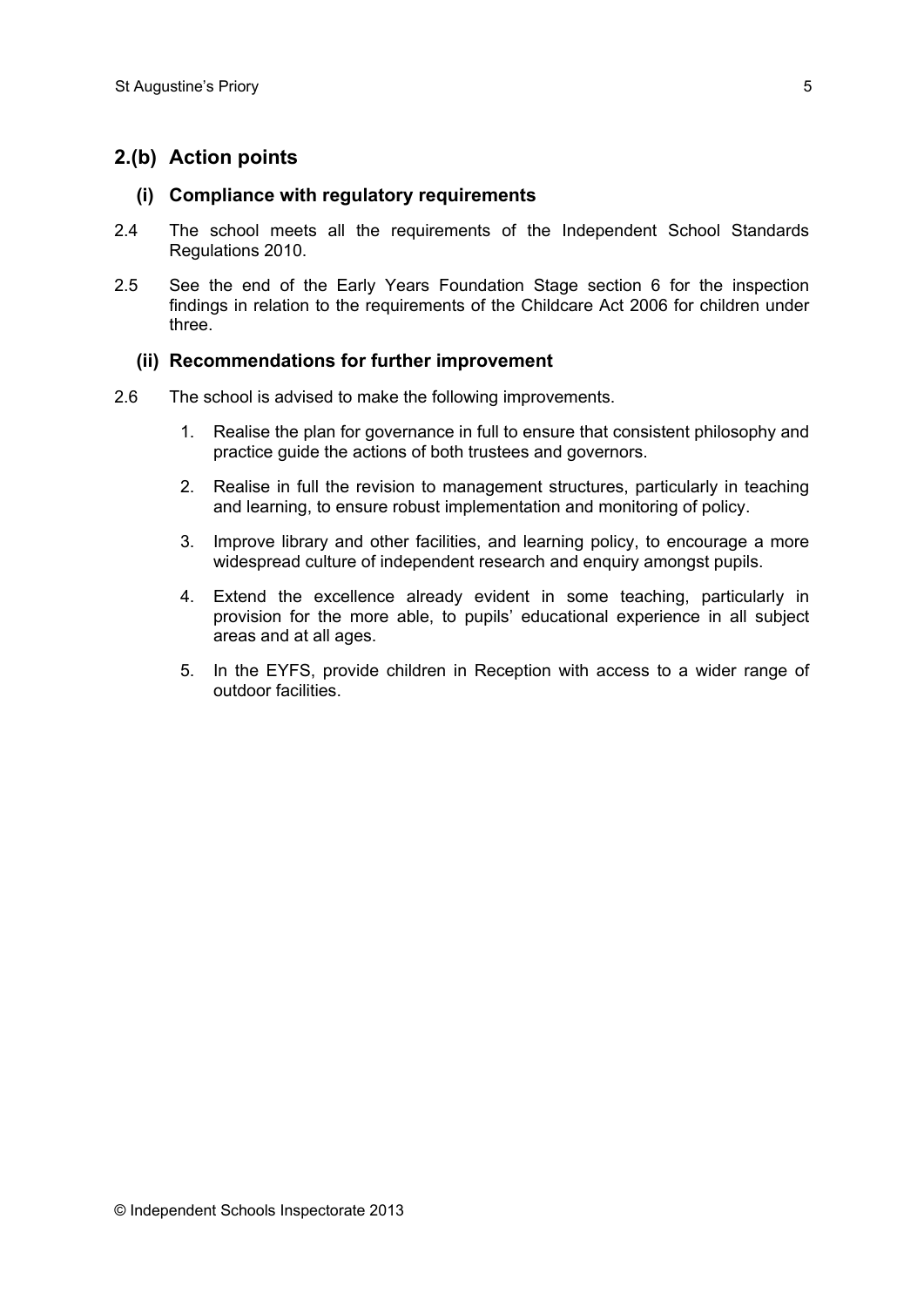## **3. THE QUALITY OF ACADEMIC AND OTHER ACHIEVEMENTS**

### **3.(a) The quality of the pupils' achievements and learning**

#### *Whole School*

3.1 The pupils' achievement is good overall.

#### *Junior School*

- 3.2 Pupils develop good knowledge, skills and understanding. Their strong literacy skills are demonstrated in the wide range of vocabulary they employ and their highly articulate expression of ideas. Their numeracy skills are developed well overall but older pupils apply these less successfully to problem solving. Pupils achieve well in science where they use appropriate terminology and evaluate the outcomes of practical work successfully. Across the range of subjects, however, whilst they acquire good factual knowledge, their skills of analysis are sometimes less highly developed. Pupils develop appropriate skills in physical education and show high levels of creativity, producing strong art work and singing well and enthusiastically. They use ICT successfully and use their skills to produce documents, posters and presentations.
- 3.3 Pupils achieve appropriate standards in extra-curricular activities. They achieve well in mathematics challenges and compete successfully against other schools in crosscountry competitions. They are successful in instrumental examinations.
- 3.4 The pupils' attainment cannot be measured in relation to average performance in national tests but, on the evidence available from their work and their performance in lessons and standardised tests, it is judged to be good in relation to national agerelated expectations. This attainment, as judged, indicates that pupils make good progress when compared to the average for pupils of similar ability. Those pupils with SEND or EAL usually achieve in line with their peers, indicating progress which is good and often better, given their learning needs. The more able in Years 1 and 2 often attain high levels of achievement, fulfilling their potential. This is also the case for older pupils in some subjects but not consistently so.
- 3.5 The pupils' success reflects their high levels of motivation as learners. They are consistently keen to learn although this is not always reflected in confidence to explore ideas independently. They work co-operatively with much success from an early age.

#### *Senior School*

- 3.6 The pupils' achievement is good, encouraged by the good teaching they receive. All pupils express themselves clearly. Pupils write fluently and accurately. They develop good knowledge, skills and understanding in Years 7 to 11 and some achievement in the sixth form is excellent. Pupils develop good mathematical skills and apply them successfully in other subjects.
- 3.7 Pupils' good achievement was evident in the sample of other lessons scrutinised, for example, in science where achievement was good and sometimes excellent, in modern foreign languages and in classics where pupils achieved high standards. Pupils reason well within a given framework but do not always take the initiative if teaching does not demand that they do so. They acquire excellent ICT skills, gaining certificates of competence at good levels for their age in Year 9. Pupils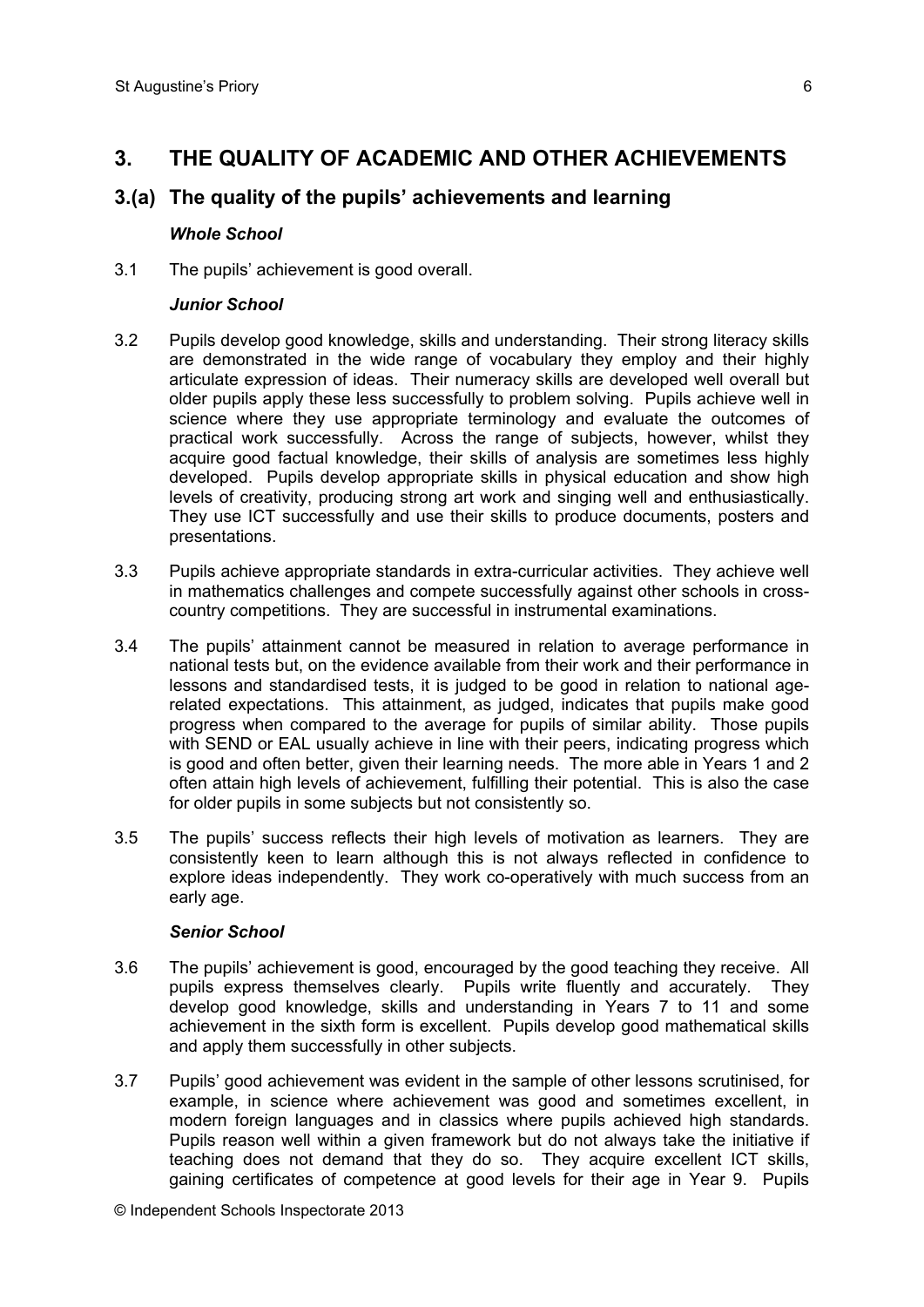achieved excellent standards in art and creative writing where they demonstrated imagination linked to secure technical skills. Pupils achieve good standards in physical activity, and some demonstrated very high levels of performance for their age in netball and in dance.

- 3.8 The achievements of those pupils with SEND or EAL are in line with those of their peers. Some more able pupils achieve very high individual standards, notably in music, art, and in individual research projects in science and astronomy, but this level of achievement is not seen consistently across all subject areas.
- 3.9 Pupils reach good levels of achievement in extra-curricular activities. They perform well in instrumental examinations, and a good proportion of those entered attain gold in the Duke of Edinburgh's Award (DofE) scheme. Pupils participate in business enterprise competitions and mathematics challenges. They enjoy success in sports at regional and national levels and have won prizes in national writing competitions.
- 3.10 The following analysis of examination results uses the national data for the years 2009 to 2011. These are the most recent three years for which comparative statistics are currently available. Results in GCSE and at A level have been good in relation to the national average for pupils in maintained schools. The proportion of grades at A or A\* in GCSE is consistently above 50 per cent and results in 2012 indicate that this level of attainment has been maintained. The A-level results regularly include 70 per cent or more of passes at grades A\* to B. These results, when considered alongside evidence from the pupils' work and their achievement in lessons, indicate that they make good progress in relation to the average for pupils of similar ability. The results in GCSE of those pupils with SEND indicate excellent progress in relation to their starting points. Most pupils proceed from Year 11 into the sixth form, with leavers proceeding to maintained or independent school sixth forms. On leaving school nearly all pupils achieve places at university.
- 3.11 Pupils are keen to learn and are highly motivated. They take great care over their work and co-operate with others very successfully. The mature approach of sixthform pupils enables them to work independently and with particular success in practical work in science.

#### **3.(b) The contribution of curricular and extra-curricular provision**

#### *Whole School*

3.12 The contribution of curricular and extra-curricular provision is good.

#### *Junior School*

3.13 The experience provided by the junior school curriculum is good at all levels and supports the aims of the school. It provides effective coverage of the required areas of learning for all pupils and meets their needs well. Adequate breadth is provided for them to explore their interests and develop their skills at appropriate levels although structured provision for more able pupils is limited to activities outside the classroom. Modern foreign languages are offered from Year 3. Subjects are allocated sufficient time, appropriate to the age of the pupils. Monitoring and evaluation of the well-planned curriculum are effective. The recommendation from the previous inspection to improve these areas has been met. The transition from one section of the junior school to another is managed well, as is entry to the senior school. A strong focus on practical activities in Year 1 provides a very effective transition from the EYFS.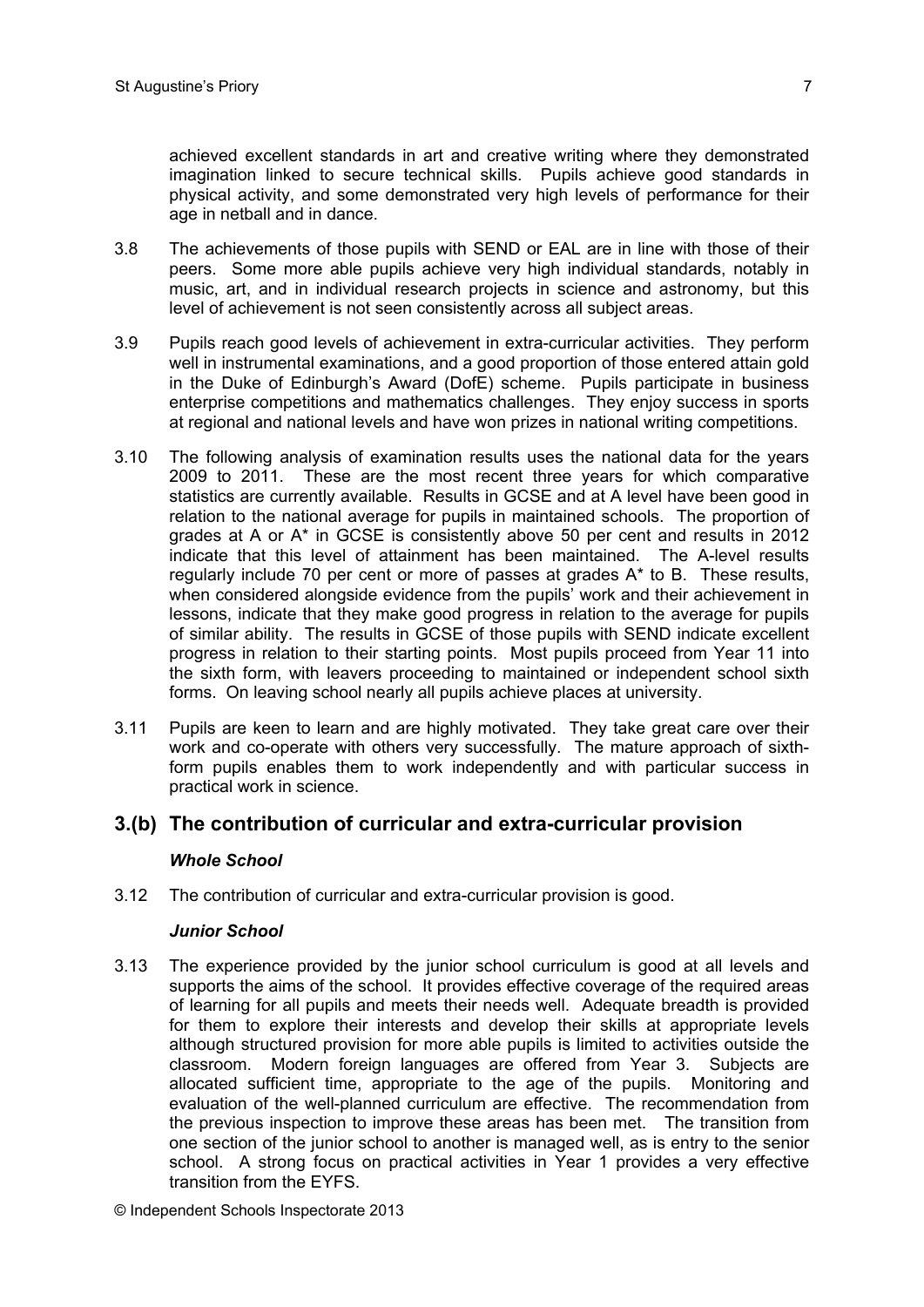- 3.14 The junior school provides a good level of learning to support each pupil's needs. An effective system of assessment through the use of reading and cognitive ability tests is used to identify these, including the needs of more able pupils. Support is provided for those with SEND or EAL through one-to-one lessons with specialists. More able pupils attend enrichment classes outside the timetable. Further help is the responsibility of class teachers, for example through adapting their teaching within class, or targeting the work of teaching assistants.
- 3.15 The range of extra-curricular provision is good. Parents, in response to preinspection questionnaires, showed some dissatisfaction with the activities offered but provision has recently improved. Participation in a range of activities is heartily encouraged, including sports, music, drama and a book club, mathematics and creative writing enrichment activities. Monitoring systems are in place to record attendance, and to check that activities are effective and are what the pupils want. Participation in activities is at a high level and the pupils expressed their appreciation of what is available to them. Visits and trips support the curriculum and enhance the learning experience of the pupils, particularly so in history, art and English.
- 3.16 The school is widely involved in enterprising charitable work. Each junior house raises money during a charity week and throughout the year in numerous functions. Strong links exist with charities abroad and within the local community. Pupils in local maintained schools are invited to share the use of facilities and to participate in a spiritual retreat. Pupils work well with those in the senior school in these charitable enterprises.

#### *Senior School*

- 3.17 The quality of the curriculum is good. The school provides a wide range of educational opportunities, some of them excellent, which are consistent with its declared aims and philosophy.
- 3.18 A suitable core of subjects is provided for pupils in Years 7 to 9 with a strong focus on religious studies (RS) and good provision for personal, social, health and citizenship (PSHCE) education. Spanish is introduced as a second modern foreign language in Year 8 and ICT lessons are offered throughout the senior school. The curriculum has been the focus of regular review in the past year, meeting the recommendation of the previous inspection report.
- 3.19 At GCSE, all pupils study English, mathematics and RS and select six options from an extensive list, although opportunities are limited in the area of technology other than through the study of ICT. When pupils move into the sixth form they benefit from a similarly wide range of option choices at A level, which include Greek, psychology, and government and politics. Pupils benefit from a very flexible timetable which facilitates individual choices even if this means small teaching groups. There are good opportunities to study subjects off the timetable if this suits individual needs, such as GCSE astronomy. Visits by poets and theatre groups provide excellent enrichment of the curriculum. There are many academic and sports trips which take pupils all around the world, for example, a recent trek to Morocco and an intensive coaching tour for netball teams in Holland.
- 3.20 Pupils in Year 9 receive considerable guidance to help them make informed choices for GCSE study. The careers department provides good one-to-one guidance and expertise from outside the school to provide independent advice on subject choices for older pupils and inform them about university courses. Pupils expressed confidence in this programme.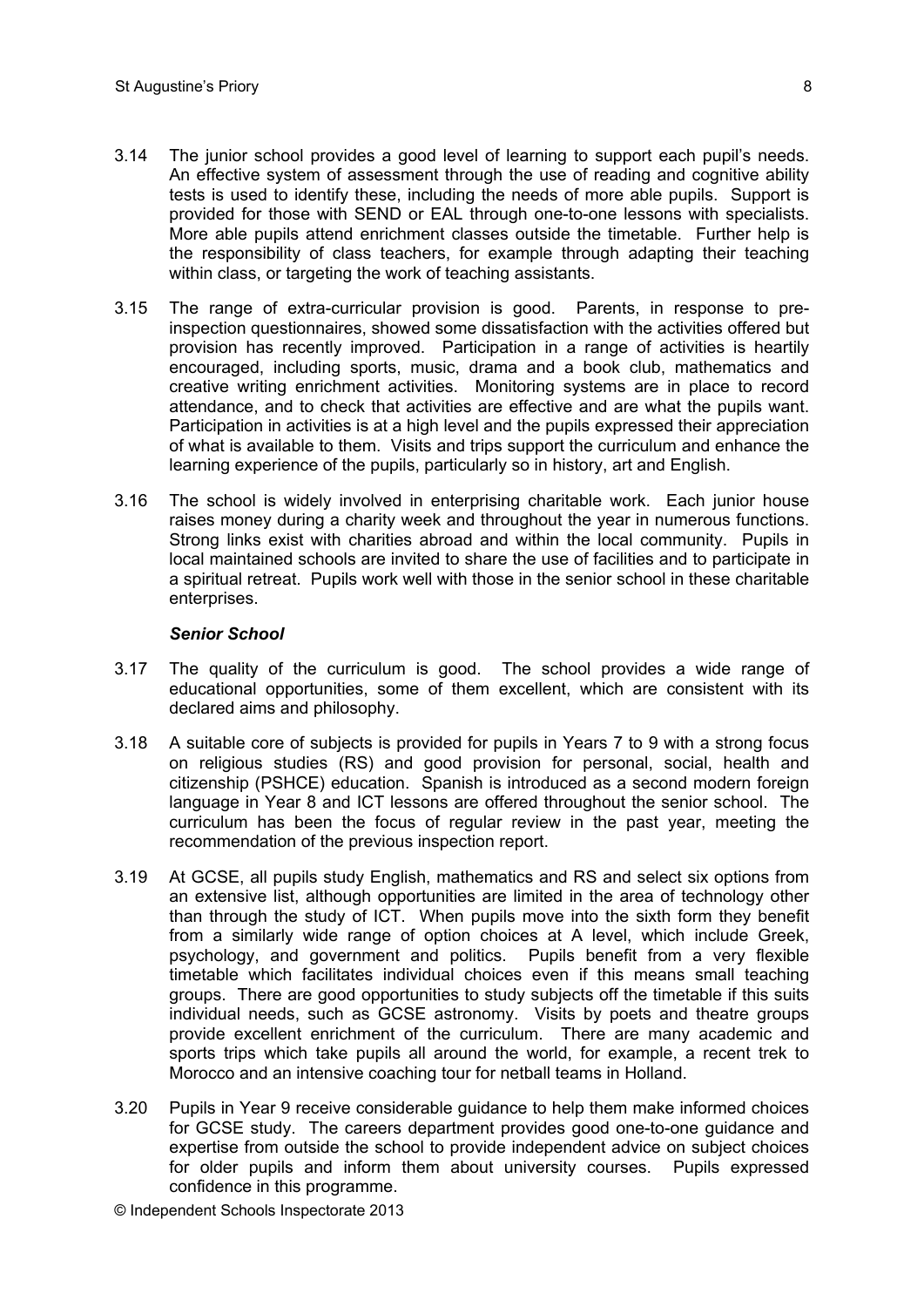- 3.21 More able pupils and those with particular talents are catered for by setting by ability in some subjects, and the chance to enter national competitions but further structured provision is limited. A co-ordinator for the able, gifted and talented has recently been appointed to oversee this area. Pupils with SEND or EAL are identified and receive excellent support, as required, from specialist teachers which helps them to make at least the same progress as other pupils.
- 3.22 The opportunities available through extra-curricular activities are excellent, reflecting the contribution made by staff to the wider life of the school. Concerns expressed by parents in questionnaires have been addressed by developments in this area this term. Many physical activities are now offered including dance fitness classes, swimming and a running club which includes both students and staff. These have been received with enthusiasm by pupils. The school's very successful arrangements for participation in the DofE scheme result in almost total participation from Year 10 pupils with 12 pupils in Year 12 currently pursuing the gold award. There are opportunities for drama and excellent singing opportunities, including tours which enable pupils to sing in cathedrals and other venues at home and abroad. Many sixth-form pupils help pupils in the junior school with activities such as chess, reading, and debating. All economics and business studies pupils in Year 12 participate in the Young Enterprise competition.
- 3.23 The school has well-established local community links with a nursing home for retired service personnel. Fund-raising activities for worthwhile causes involve all pupils throughout the year. The current chosen projects include a global children's charity which enables girls in poorer countries to stay in education. Pupils say this enables them to appreciate the wealth of opportunities available to them, which others in impoverished communities struggle to access.

#### **3.(c) The contribution of teaching**

- 3.24 The contribution of teaching is good.
- 3.25 Throughout the school, and in all subjects overall, teaching is successful in enabling the pupils to make good, and sometimes excellent progress. Some teaching is of an outstanding quality, fully meeting the aims of the school. Such teaching enthuses pupils through fast pace and varied activities, but elsewhere some teaching lacks pace and drive, offering limited stimulation of the pupils' interest. Generally characterised by careful planning, all teaching reflects the teachers' good subject knowledge and, where appropriate, of examination requirements. Specialist subjectbased teaching is increasingly used as pupils move up the junior school. For example, older junior school pupils benefited from excellent subject knowledge in a French lesson, further enhanced by interactive use of ICT and targeted questioning which ensured that all pupils, including the most able, made rapid progress. However, opportunities for similarly imaginative use of ICT are often missed in many lessons. Relationships between teachers and pupils in the classroom are excellent.
- 3.26 Overall, teaching makes effective use of a range of methods; appropriately-framed questions probed directorial decisions in a sixth-form drama class, whilst the provision of a clear learning framework enabled Year 8 pupils to debate the depiction of women in The Canterbury Tales with success. In the most effective teaching, imaginative tasks engage and challenge all pupils. Role-play to illustrate fertilisation in a science lesson for younger pupils in the senior school enabled excellent progress, whilst older junior school pupils made similar progress in science by using chromatography to solve the mystery of a kidnapped goldfish. However, a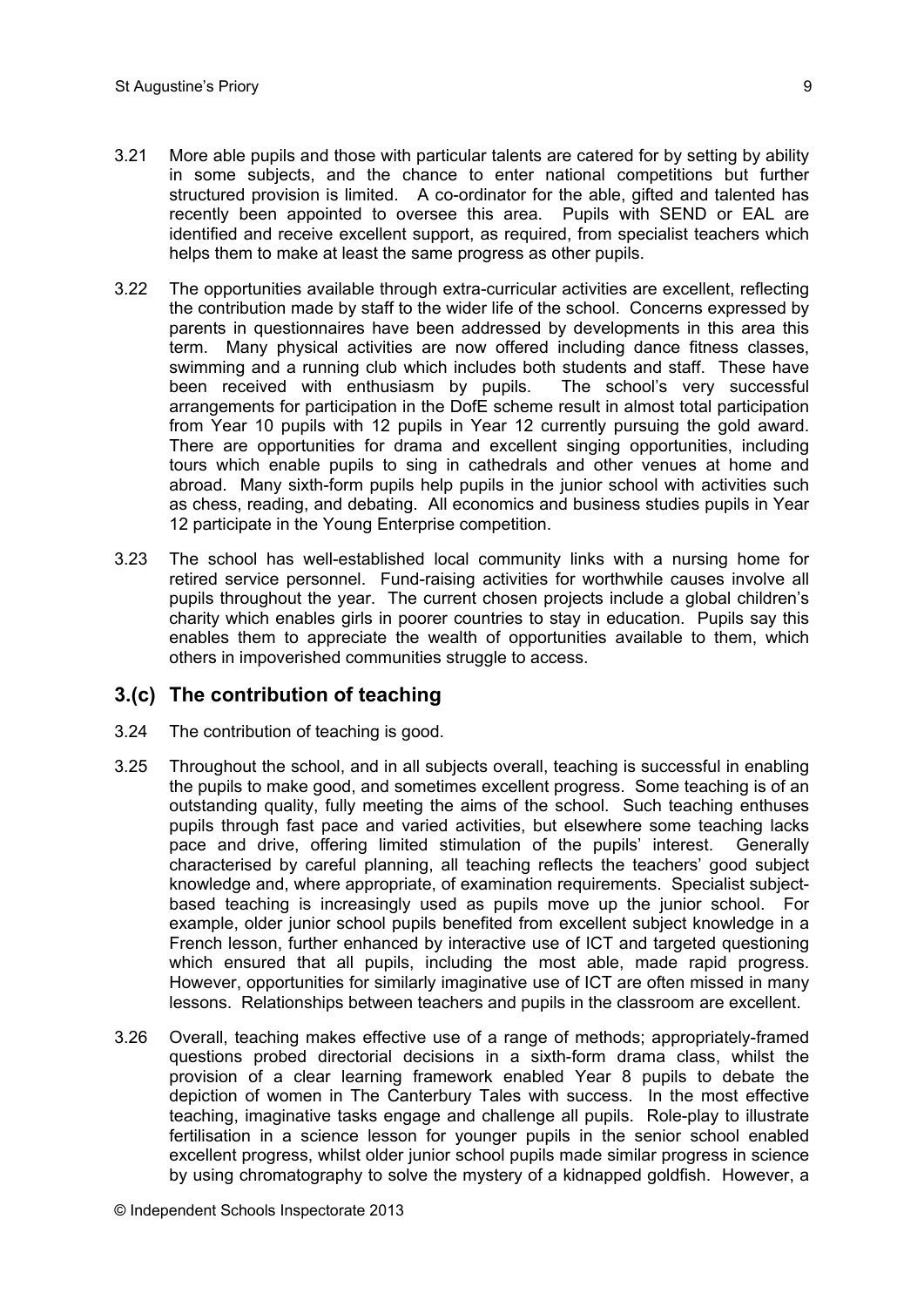minority of the teaching provides limited opportunities for pupils to think for themselves. In the junior school, pupils show aptitude for creative writing that is too often under-utilised by tasks set only to closely guided frameworks, which inhibits the pupils' initiative. There is limited opportunity for open-ended, independent research throughout the school. The library is primarily a quiet place for private study rather than a hub of learning. No library induction takes place, few pupils borrow books, and there is no multi-media provision in the library or elsewhere for pupils to use for independent research.

- 3.27 Pupils with EAL and SEND are well catered for in class. When teaching assistants are present in lessons they are used effectively. Teaching shows awareness of those who are able, gifted and talented but not all lessons show a full understanding of these pupils' needs or plans for them accordingly. Parental questionnaire responses showed some concern that the most able were not sufficiently challenged and the inspection found evidence to support this view. In some junior school teaching there is an over-reliance on following courses in text books which offer limited occasions when work can be tailored to suit the needs of different abilities, hindering the pupils' progress. In contrast, a small number of sixth-form pupils encouraged to undertake an extended project qualification have successfully extended their aptitude in science.
- 3.28 Most teaching uses assessment well to identify the pupils' strengths and weaknesses and to plan for progression in learning over time. This includes the use of information related to national benchmarks. Marking of the pupils' books and files is regular and, for the most part, contains constructive advice for improvement as well as encouraging comments. Sixth-form artists, for example, benefit from detailed individual critiques. Pupils appreciate this personalised approach and are proud of the merit awards and achievement stickers they receive in many subjects. The use of individual target setting encourages pupils throughout the senior school, and sometimes in the junior school, to take responsibility for their learning.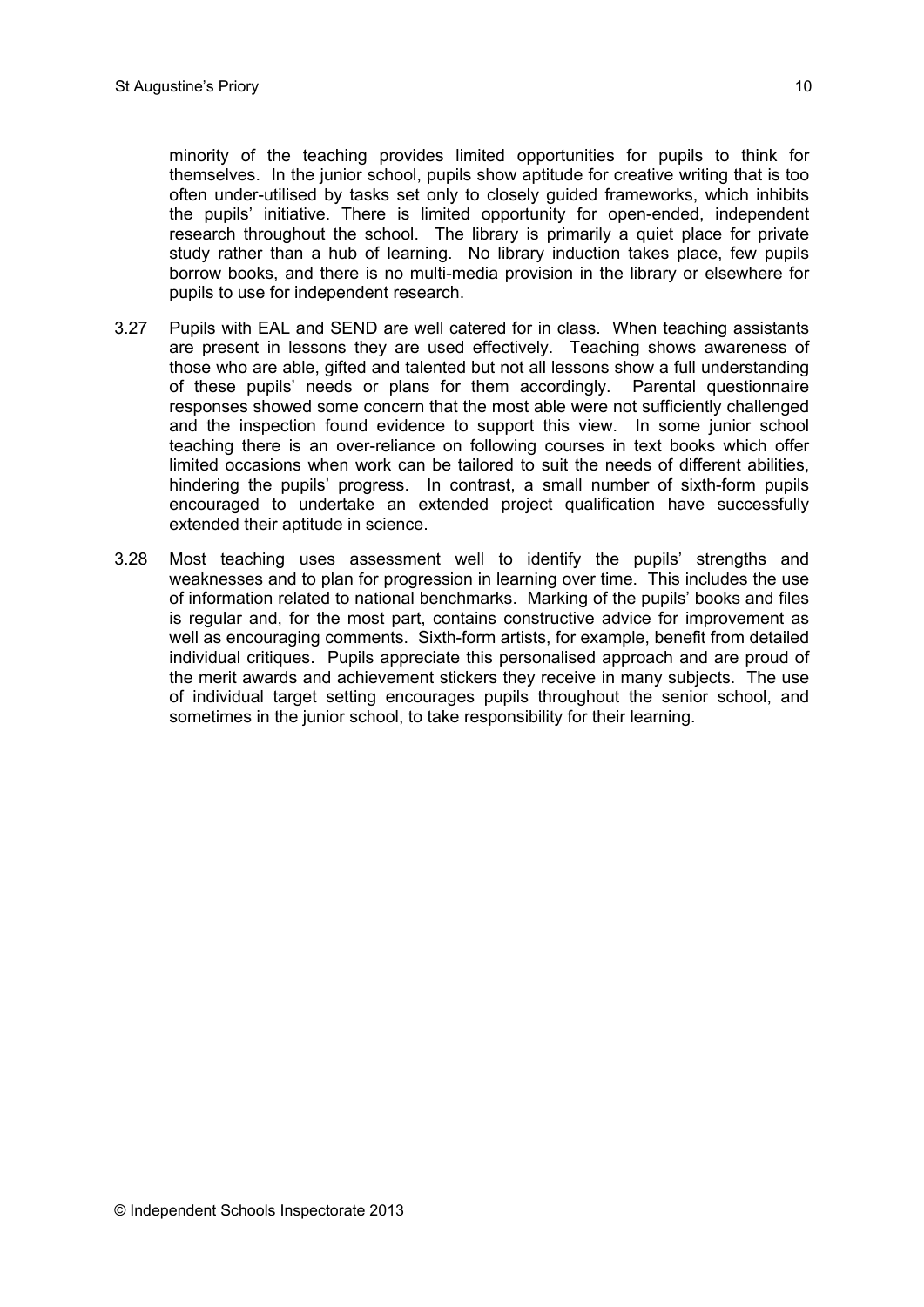# **4. THE QUALITY OF THE PUPILS' PERSONAL DEVELOPMENT**

## **4.(a) The spiritual, moral, social and cultural development of the pupils**

- 4.1 The quality of the pupils' spiritual, moral, social and cultural development is excellent.
- 4.2 The school's aim that the pupils' development should reflect values of truth, justice, compassion and forgiveness is met with great success. Pupils reach outstanding levels of personal development for their age on leaving both the junior and senior schools. They develop high levels of self-awareness born of the many opportunities for reflection offered within school life, such as prayer before registration or still moments within the mass. Sixth-form pupils demonstrated a clear independence of mind when discussing their plans for university study.
- 4.3 Throughout the school the pupils' strong spiritual development is apparent in their quiet confidence as they move around the school and talk with visitors. They articulate their views and discuss those values that they consider important with clarity. They enjoy performing in a variety of situations. Younger junior school pupils sang with sensitivity in the chapel while older pupils played challenging piano music with aplomb. Pupils show a keen interest in the spiritual. Nearly a third of Year 13 pupils opt to study A-level religious studies. Pupils are keen to embrace the spirit of service through groups such as the St Augustine's Society, which promotes opportunities for pupils to explore counselling roles for their peers outside the school.
- 4.4 The pupils' moral development is excellent. They show a clear understanding of the benefits of self-discipline and adherence to agreed codes of conduct. Older pupils participate in seminars outside the school which explore concepts of justice, and they debate medical ethics with interest in school. All pupils promote and support Fair Trade and other schemes to benefit those in danger of exploitation or whose opportunities for economic wellbeing are limited. Charitable giving and support is a key focus of school life, frequently for causes espoused by pupils, such as support for a school in Ghana, promoted by the school council. Pupils throughout the school are very keen to support charitable causes and help others.
- 4.5 The pupils' social skills are highly developed. Behaviour around the school is excellent. Pupils appreciate the mentoring scheme whereby Year 7 pupils are linked with sixth formers and commented that the relationships formed persist as pupils move up the school. The elections to the school councils in both sections of the school enable pupils to experience civic responsibilities both through casting their vote and, in the case of candidates, drawing up and presenting a manifesto. Those elected carry out their roles with diligence and effectiveness. Junior school council members prepared, and helped their teachers to present, a lesson on the dangers of bullying. In addition posts such as form liturgy monitors enable pupils to take responsibility for leadership within their form groups which they fulfil with seriousness of purpose.
- 4.6 Pupils develop excellent cultural awareness. Those of different backgrounds mix easily and share faith values enthusiastically. Sikh and Hindu pupils in the senior school lead assemblies about their faiths and junior school pupils enjoy hearing about Hanukkah and Diwali in presentations by parents. Frequent trips such as pilgrimages to Lourdes broaden the pupils' awareness of other cultures. Younger junior school pupils visit galleries in London and the fruits of such experiences are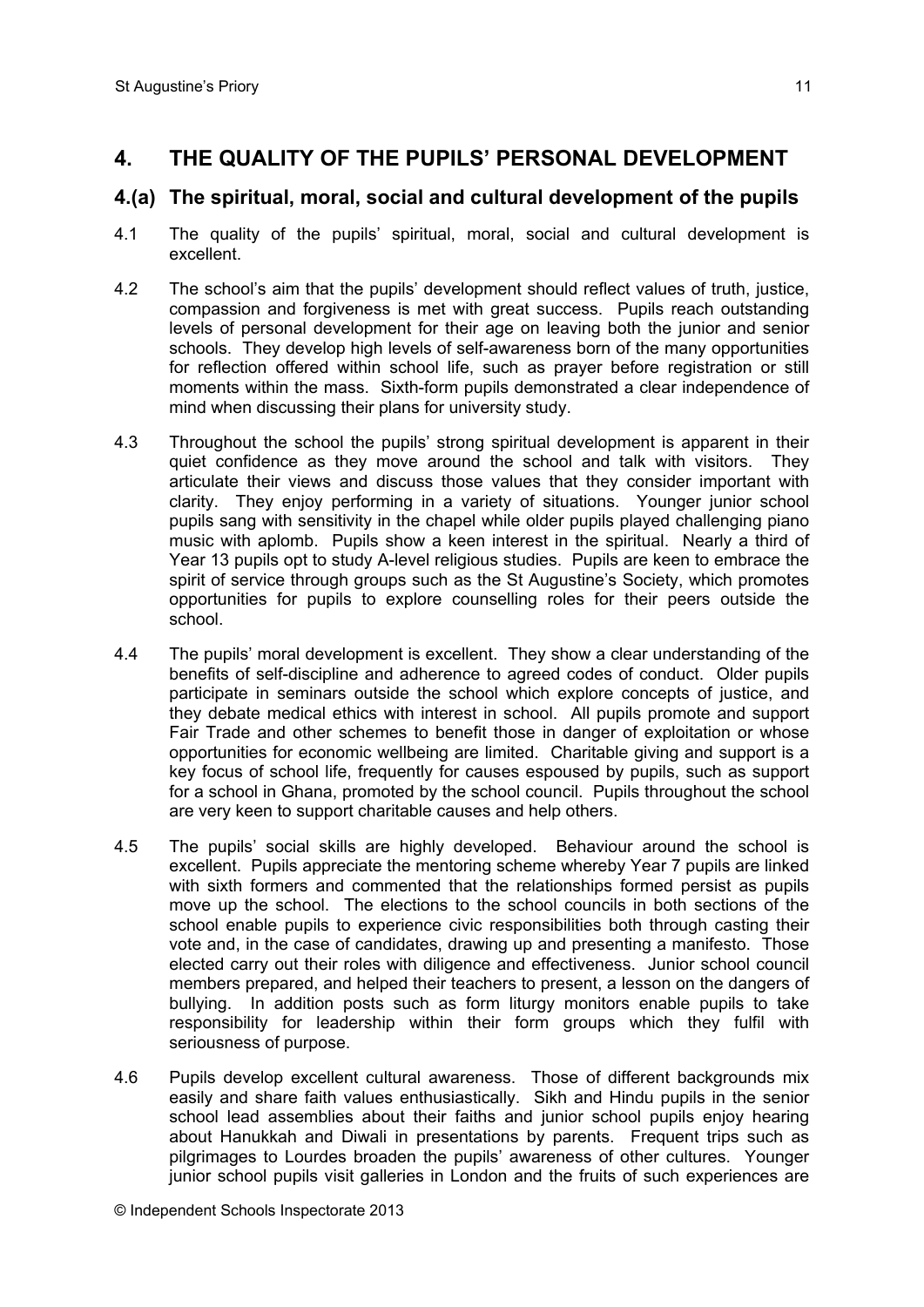shown in a good awareness of the artistic styles of others evident in artwork. OIder senior school pupils embrace the latest styles of dance from around the world, such as booiaka, with enthusiasm and flair.

#### **4.(b) The contribution of arrangements for pastoral care**

- 4.7 The contribution of arrangements for pastoral care is excellent.
- 4.8 Since the previous inspection the school has continued to build on its excellent pastoral provision, and provides a caring environment in accordance with the Catholic ethos at the heart of the school. Staff provide effective support and guidance. Pastoral structures provide for regular meetings, which include section and year heads together with health representatives, under the leadership of senior figures. These co-ordinate pastoral care and monitor the pupils' personal development highly effectively. An independent counsellor is available to assist with individuals' concerns. .
- 4.9 Pupils have an excellent relationship with their form tutors and other adults in the school. This is assisted by careful recording which ensures continuity of care as pupils progress through the school. Relationships amongst the pupils themselves are excellent; they voluntarily provide support for one another. In addition to mentoring schemes, older pupils are in regular contact with those younger through initiatives such as voluntary work within the DofE scheme and through prefect duties.
- 4.10 Pupils are encouraged to be healthy through study in the PSHCE and science programmes. They are served good quality food at lunchtime, with a wide variety on offer. Pupils understand the concept of 'five a day' although this is not always seen to guide their choices in practice. Pupils receive good opportunities to stay fit through provision for sport and exercise in the PE curriculum and there are many more options for extra-curricular sport. In the sixth form, all pupils are encouraged and expected to participate in some exercise. .
- 4.11 The school's behaviour policy is highly effective. A few pupils expressed concerns in pre-inspection questionnaires regarding the consistency with which rewards and sanctions are applied. Inspectors found that systems for reward and sanctions are consistent in the junior school and have evolved recently in the senior school, after consultation with the pupils, to include clear advice to ensure consistency. The school's measures to promote good behaviour and guard against bullying are embedded in all aspects of pastoral care and a recent anti-bullying week made this a specific focus of PSHCE lessons. The happy atmosphere of the school creates a culture where incidents of bullying are rare and any that occur are swiftly dealt with.
- 4.12 The school now has a suitable plan for improving educational access for those with particular needs or disabilities. In addition to the school's strong programme to support those with SEND, there has been considerable investment in facilities to promote physical access including ramps and lifts, including chair lifts, to assist with mobility.
- 4.13 The newly-constituted and vibrant school council has been expanded to include junior school pupils from Year 3 onwards. Pupils are confident that their recommendations are taken seriously and many have been swiftly implemented, for example, the provision of more play equipment and new resources for netball.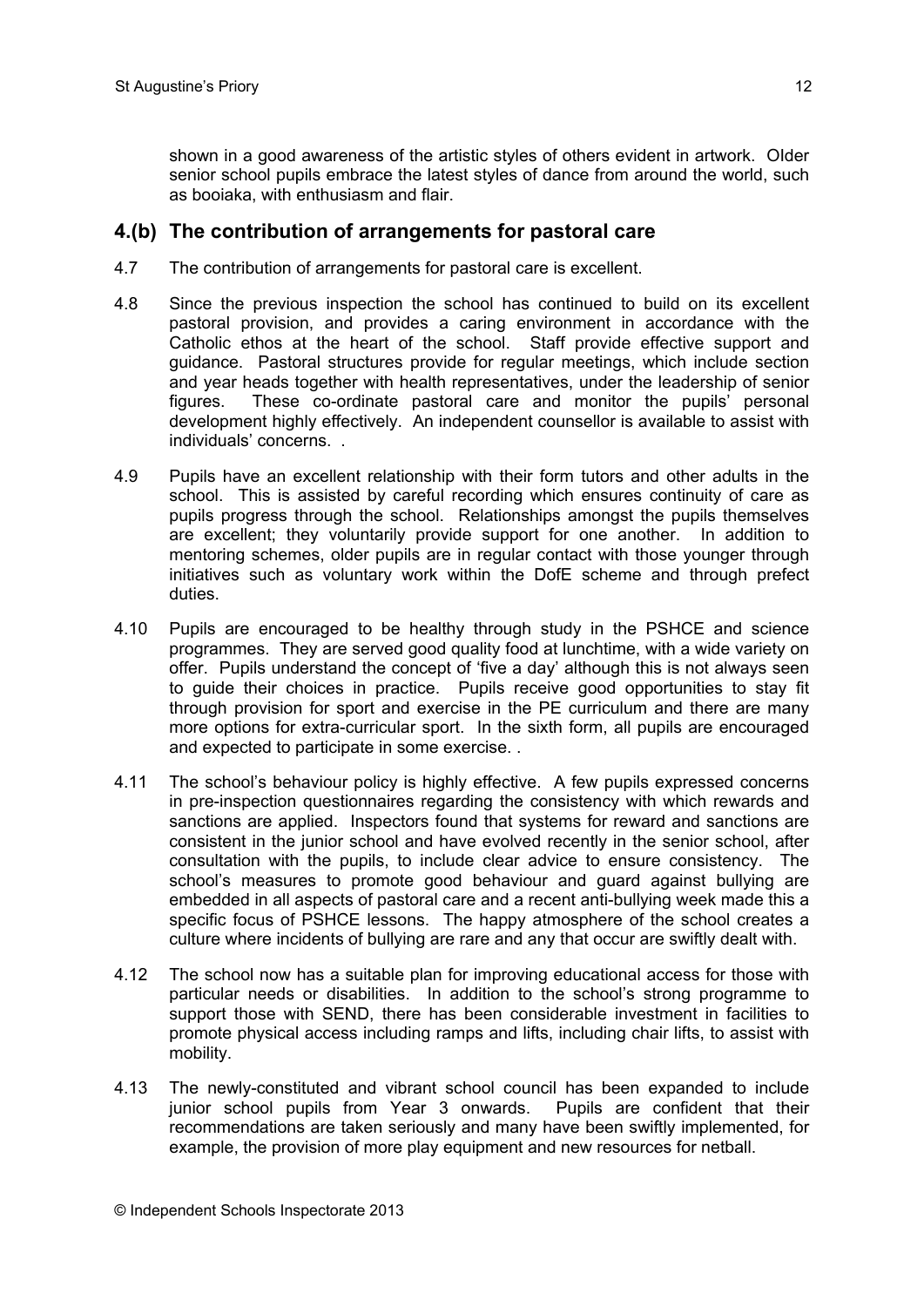# **4.(c) The contribution of arrangements for welfare, health and safety**

- 4.14 The arrangements to ensure the welfare, health and safety of pupils are good.
- 4.15 The school has appropriate arrangements to safeguard the pupils' welfare which take account of the school's own circumstances and the shortcomings identified in the previous report. A comprehensive policy is implemented with care throughout the school. Safer recruitment procedures for staff and governors are followed and checks of individual entries on the single central register are made by the chair of governors to provide oversight as tasked by the proprietor. Designated staff receive regular and effective training, and training given to all staff is carefully recorded. Provision is made to ensure that temporary staff and volunteers are aware of safeguarding procedures. Arrangements to report concerns about individual staff considered unsuitable to work with children are implemented in line with requirements. Relationships with external agencies are good and advice from such agencies is readily sought and followed.
- 4.16 Registration of the pupils is undertaken in an orderly and careful manner and any absence is followed up quickly. The school maintains a suitable admission register which is stored appropriately. Arrangements to ensure the pupils' health and safety are strong. Pupils who feel unwell during the day are attended to by one of a good number of staff trained in first aid in both sections of the school. A medical room with appropriate facilities is provided for those who need to lie down. This meets the requirement of the previous report. Due care is taken to ensure the health and safety of those with special physical or learning needs.
- 4.17 Measures to prevent risks of fire and other hazards are good. Drills are held appropriately and equipment checked regularly. Assessments of risk are effective throughout the school.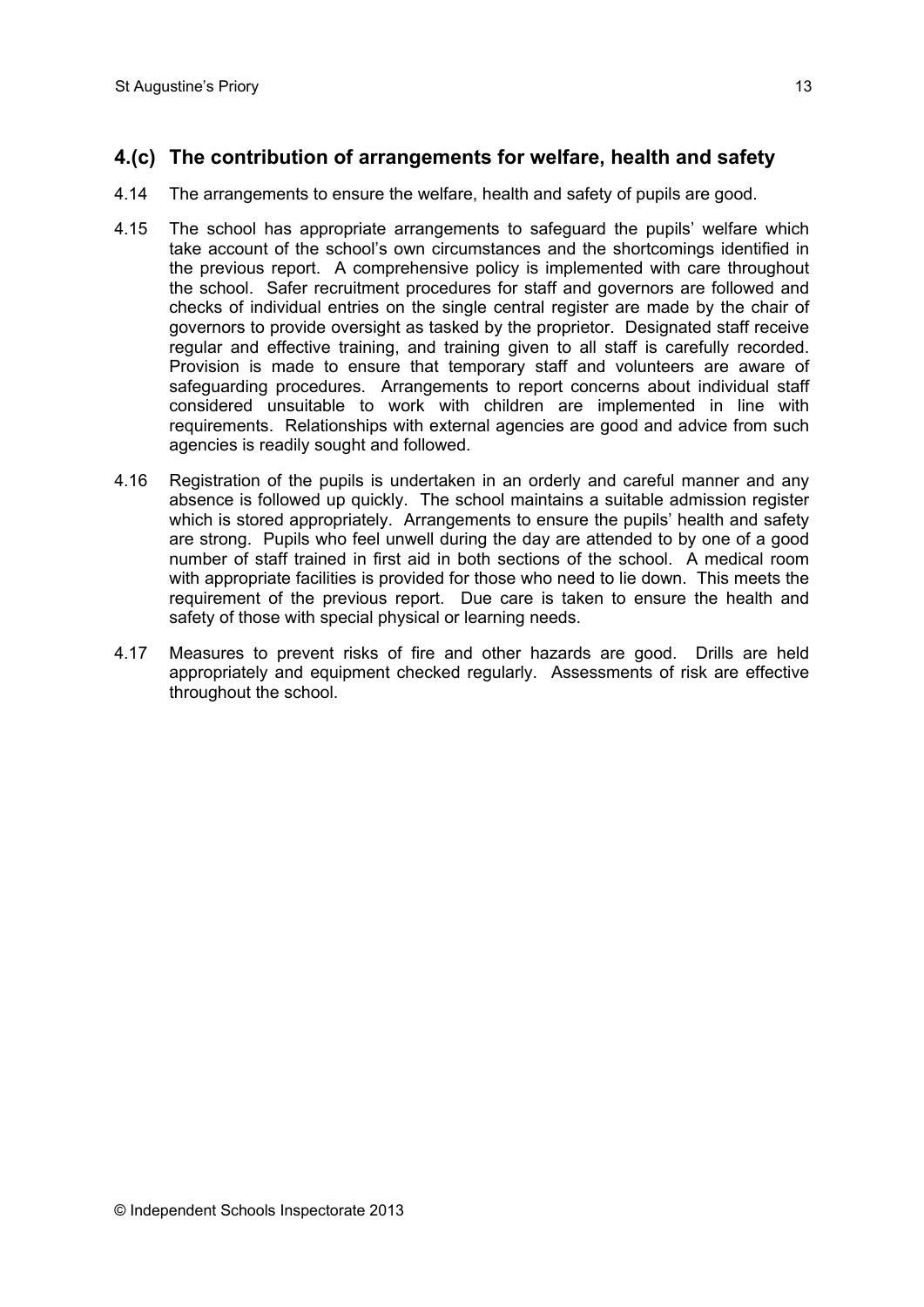## **5. THE EFFECTIVENESS OF GOVERNANCE, LEADERSHIP AND MANAGEMENT**

## **5.(a) The quality of governance**

- 5.1 The quality of governance is sound.
- 5.2 The beneficial support for the good achievement and excellent personal development identified at the time of the previous inspection has been maintained. Satisfactory oversight of the school's arrangements for safeguarding has been achieved through a system whereby the trustees retain responsibility appropriately while governors are tasked to ensure that regular oversight is maintained. This has been replicated in other policy areas such as the handling of complaints by parents. These arrangements ensure that requirements of the previous inspection have been met, including that all appropriate checks on staff, volunteers and governors are carried out, central register entries exist for all staff, whilst persons whose services are no longer used because they are considered unsuitable to work with children are always reported fully to the Independent Safeguarding Authority within one month of leaving the school.
- 5.3 Governors have closer involvement in the day-to-day implementation of school safeguarding policy than is usually found. Recent reviews of governance have identified the desirability of this involvement now being reduced along with the development of other areas of governance. Measures to achieve this have been formulated in an action plan. These include: broadening the range of experience represented in the governing body, particularly with regard to education, including in the EYFS; the institution of a clear structure for bursarial management of finance, overseen by governors; a structure of governors' committees, including for finance and education, to provide appropriate support and challenge; and the institution of a system of appraisal for all teaching and non-teaching staff, including for the head. These elements of the action plan have been initiated recently. However, the philosophical and practical approaches to governance as expressed by trustees and governors orally and in writing are not yet consistent and structures for communication between the head and the two bodies result in the duplication of reporting and reviewing procedures that is of limited effectiveness.
- 5.4 Governance by both trustees and the governing body provides strong support for the school's Catholic ethos. Members of the governing body have received training, for example in safeguarding procedures, and as a body they undertake an annual review of safeguarding, and health and safety on behalf of the trustees. Governance ensures that the school receives appropriate resources and supports the school's development planning. This has resulted in successful new building projects such as the clock building for younger pupils and outside facilities such as playing surfaces. Existing buildings are maintained effectively although décor in some areas, such as the hall, is faded.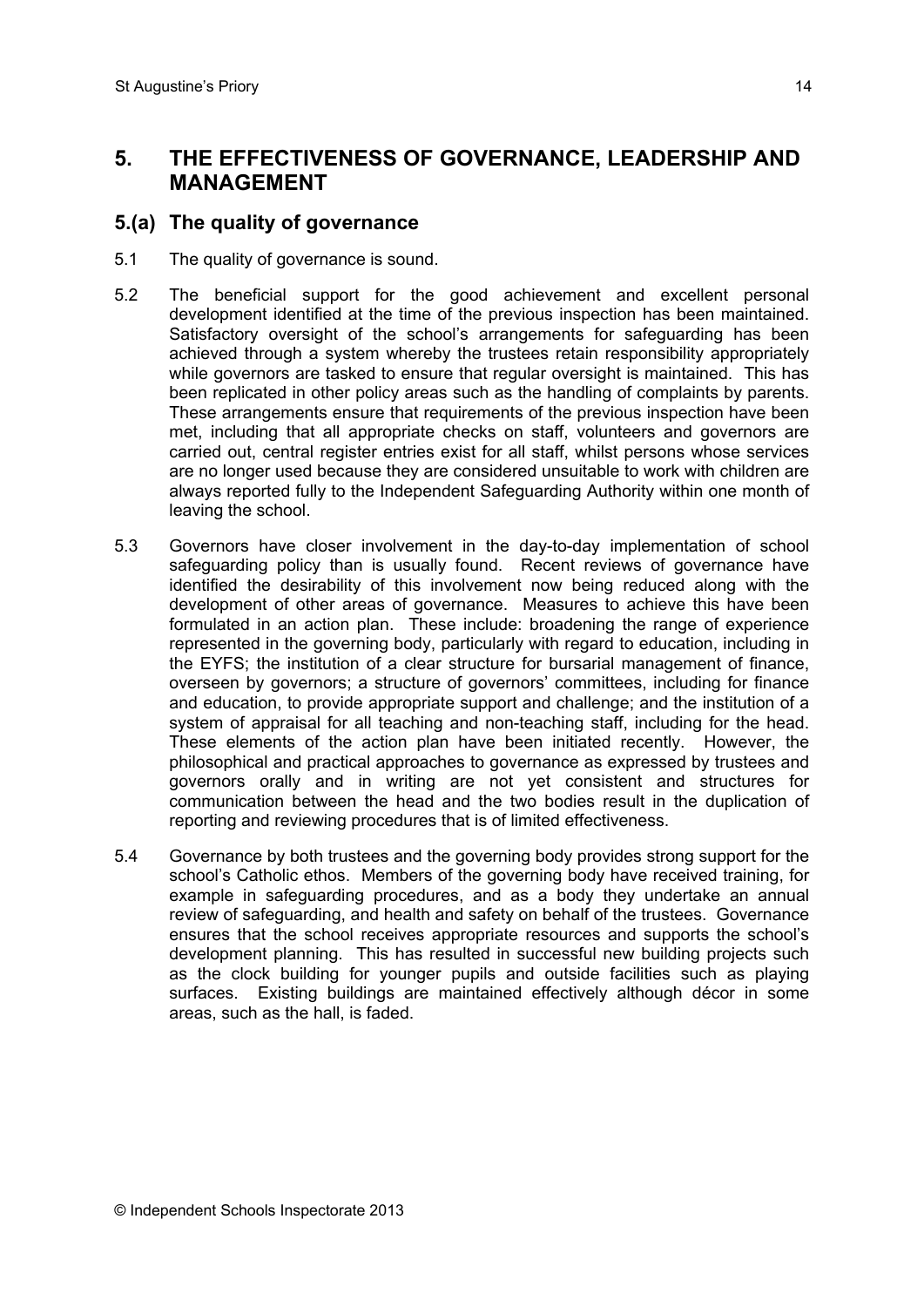## **5.(b) The quality of leadership and management, including links with parents, carers and guardians**

- 5.5 The quality of leadership and management is good.
- 5.6 Good leadership and management by senior figures ensure that the school's educational provision supports the pupils' good academic achievement and excellent personal development at all levels of the school. The school's aim to create an inclusive and nurturing community which educates the whole person is met well.
- 5.7 Since the previous inspection the school has improved its arrangements for safeguarding pupils. The leadership and management of the school discharge their responsibilities in this area effectively. Arrangements to ensure that staff are suitably trained in their roles to safeguard the welfare of all children and ensure their welfare, health and safety are good.
- 5.8 The school has recently thoroughly revised its structures for leadership and management particularly with regard to the formulation, implementation and monitoring of policy throughout the school. These new structures provide an excellent, sure foundation for future development across all areas of school life, though they have not been in place long enough yet to judge their full effect in practice. However, the new arrangements ensure that leadership and management roles are shared amongst senior leaders to avoid an undue focus of responsibility in one post. They give greater responsibilities to middle managers to develop teaching and learning, particularly in the junior school where posts of co-ordinators for Years 1 and 2, and for Years 3 to 6, have been created. These responsibilities now include monitoring the quality of teaching through regular appraisal of teaching staff, matching existing good practice in the EYFS. This meets in essence the recommendation of the previous report. For many staff these responsibilities are relatively unfamiliar. In many departments elements of good practice in these areas are already evident in the way pupils make successful progress. The new structures provide a framework for this improvement to become more consistent but implementation is as yet by no means realised in full. Allied to these initiatives is the successful introduction of budgets assigned to individual departments to provide for resources in, and the development of, individual subjects. That pastoral care remains a highly successful feature of the school is a reflection of successful leadership in this area at many levels.
- 5.9 The rapid and successful introduction of these new management structures is the result of highly effective evaluation of the school's needs in the recent past. In addition this has led to a comprehensive development plan which is being regularly reviewed to ensure that its aims remain clearly focused and effective. This practice has ensured that the recommendation of the previous report for the objective evaluation of new initiatives has been met. The plan is supported by the creation of clearly-defined posts with financial, ICT and human resources responsibilities to ensure that financial and administrative management is integrated appropriately with educational leadership. This has further ensured that the recommendation of the previous report to develop the use of technology in administration and communication with parents has been met successfully.
- 5.10 The school appoints well-qualified staff, both teaching and non-teaching, throughout the school. Recent senior appointments have ensured that necessary changes and improvements within the school have taken place, but the results of these steps are not yet fully evident. Staff training needs have begun to be identified effectively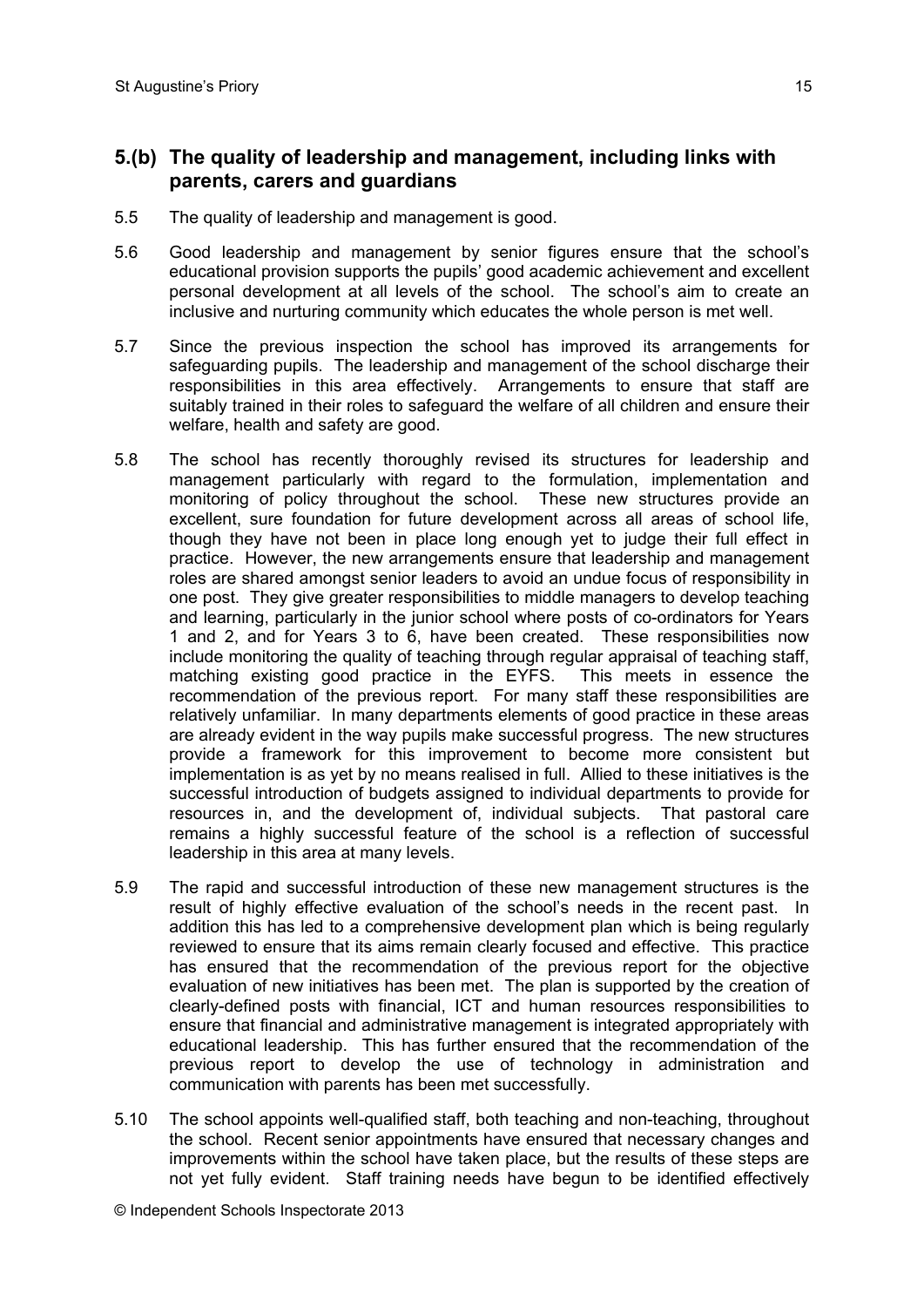throughout the school and provided for quickly and well in the area of monitoring and appraisal training for senior and middle managers. All staff, including efficient secretarial, administrative, medical and other non-teaching staff work very hard, and with great loyalty, to ensure the success of the school.

- 5.11 The school has strong links with parents. Parents throughout the school show overall satisfaction with the education and support provided for their children. Since the previous inspection, the school has implemented many strategies to ensure more effective communication with parents, meeting the requirements of that report. The introduction of rapid electronic systems has been received well. Parents' evenings and coffee mornings are frequent; parents are encouraged to attend and do so. In addition the head has instituted a regular 'open door' morning. This opportunity to discuss a range of matters with senior leaders is greatly appreciated by parents. The school has regular contact with parents at both the start and the end of the school day, when a senior leader is always present at the school gate. In addition parents attend mass, and concerts and sports events.
- 5.12 The school website makes required policies and information available to parents of pupils and prospective pupils. Also available are comprehensive information booklets for each year group. The weekly newsletter includes a diary of events and keeps parents well informed about activities in the school.
- 5.13 In the senior school, the frequency of reporting to parents has increased since the previous inspection. The newly-implemented progress information reports and detailed progress reports give parents clear information about their child's progress through potential minimum grades and target grades. The event of any pupil falling below a minimum expectation triggers a process which includes immediate liaison with parents. In the junior school parents receive two reports each year. These are enhanced by many opportunities for parents to meet with staff at parents' evenings.
- 5.14 The school is supported by a strong parents' committee which works tirelessly to fund extra resources, such as equipment for outdoor play.
- 5.15 The school has an appropriate complaints procedure. This has been invoked twice in the last twelve months and implemented appropriately, in accordance with the published policy. In response to questionnaires, a small number of parents indicated that they felt their concerns were not taken seriously or handled well by the school. Inspection evidence of current practice does not fully support this view. Although, in the past, some responses have lacked care, current arrangements ensure that concerns are handled promptly and effectively.

#### **What the school should do to improve is given at the beginning of the report in section 2.**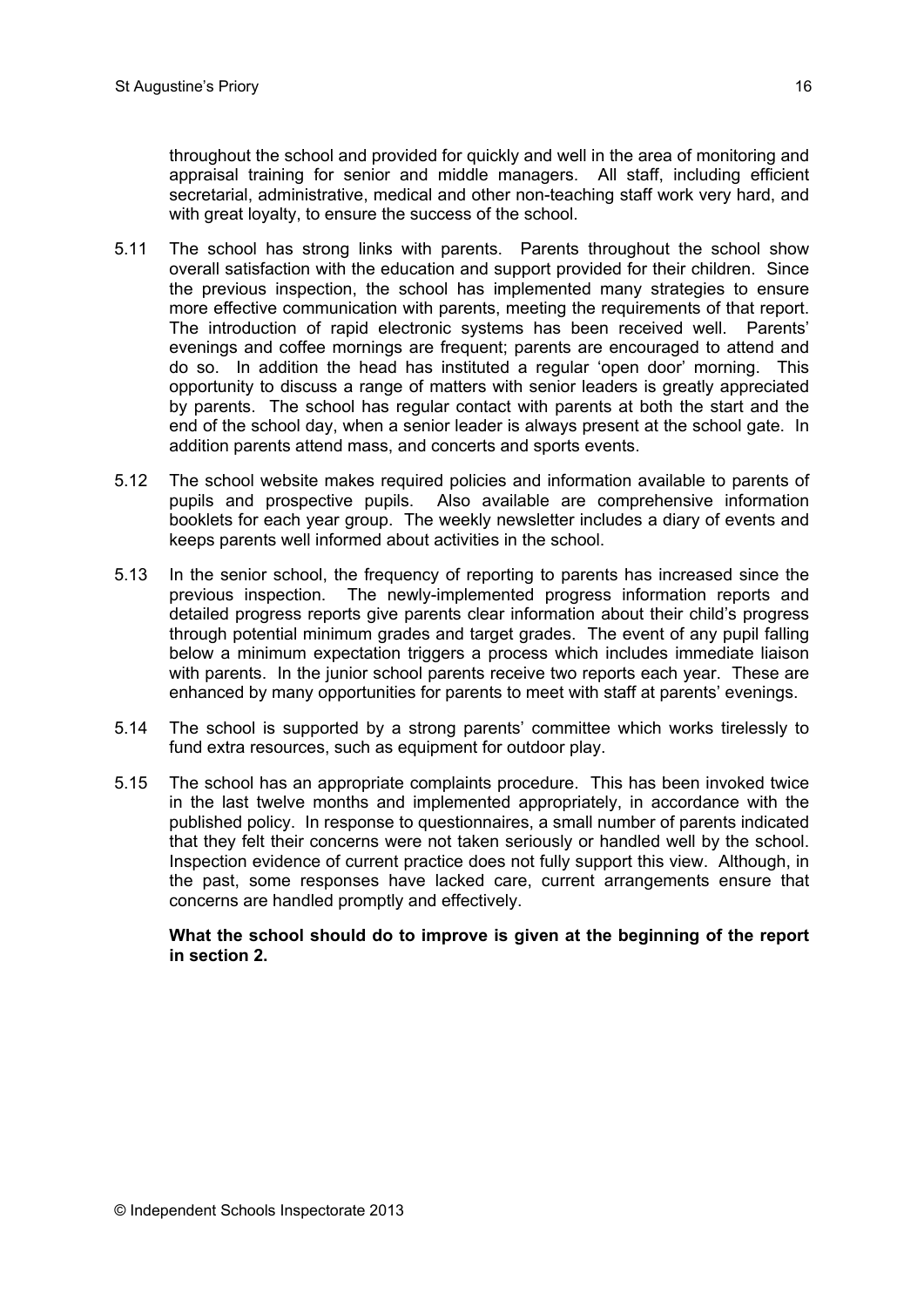# **6. THE EFFECTIVENESS OF THE EARLY YEARS FOUNDATION STAGE**

## **6.(a) How well the early years provision meets the needs of the range of children who attend**

- 6.1 In meeting the needs of the range of children who attend, the provision is outstanding. Across the setting, highly stimulating indoor areas and a broad educational programme provide a wealth of self-directed and adult-initiated activities. These support all areas of learning successfully and contribute to the children's rapid progress. The Nursery's well-resourced outdoor area, is used well, particularly to support the three prime areas of development. A more limited range of activities is available in the small designated outdoor area for children in Reception, although good use is made of existing facilities to investigate and explore. Effective specialist teaching enriches the curriculum in Reception. Staff have high expectations and are highly skilled in enabling children to become active learners. The many practical activities, such as designing their own road safety signs and building bridges, enable children to solve problems and think critically. All staff are adept in using questioning and intervention to prompt the children to think and to accelerate their learning. The outstanding use of the children's own interests ensures that all are excited about their learning and highly motivated.
- 6.2 Thorough assessments are used well to plan next steps in the children's learning. Close monitoring ensures that adults know children well and can respond to their needs. Although there are currently no children with SEND, good systems are in place to provide support if needed. Provision for those children who are bi-lingual is outstanding. This is because staff work closely with parents to engage them in their children's learning. There are a wide range of formal and informal opportunities for information about a child's progress to be shared. 'Wow' cards enable achievements at home to be celebrated in school.

## **6.(b) The contribution of the early years provision to children's wellbeing**

- 6.3 Provision for the children's well-being is outstanding. Outstanding relationships between each child and his or her key person enable each to feel happy, safe and valued. An excellent focus on care and nurture, particularly for the youngest children, underpins the setting. The children's exemplary behaviour and high levels of independence are the result of the high expectations of staff in this area, and their deep knowledge of individuals. Younger children register themselves and clear away their own dishes after lunch. Older children change for PE by themselves and are well organised in the classroom.
- 6.4 Staff are vigilant about the children's welfare. Risk assessments are rigorous and reviewed regularly. Staff encourage children to manage risk and help them understand how to keep themselves safe. This was seen in the Nursery when children built a structure with blocks and were guided to walk safely on it.
- 6.5 Children are helped to develop independent hygiene routines with sensitivity and to understand the importance of healthy eating and exercise. They talk about why their fruit snacks are important and older children know that they need to stretch their muscles in a warm-up before PE. Children are extremely well prepared for the next stage of their education.